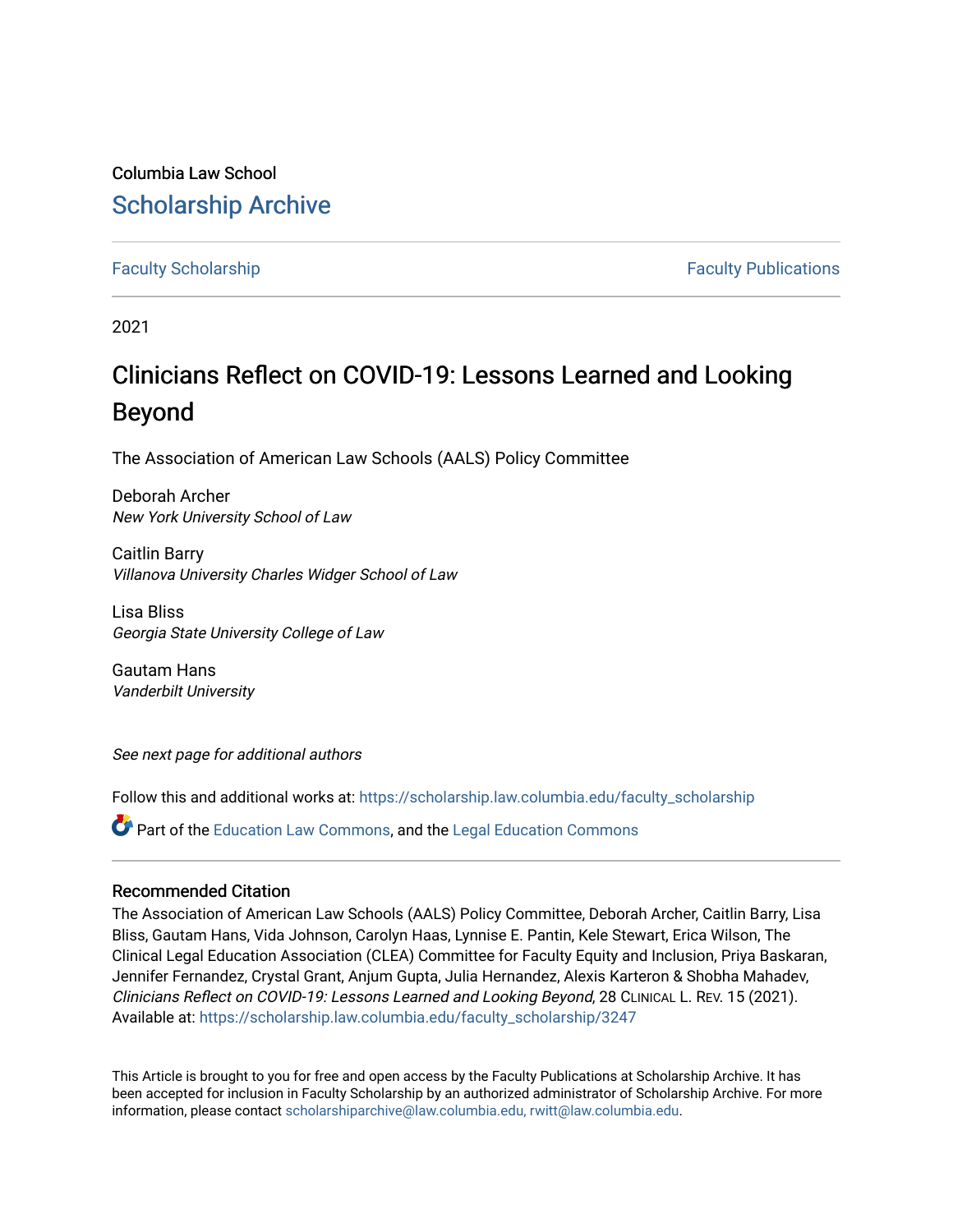# Authors

The Association of American Law Schools (AALS) Policy Committee, Deborah Archer, Caitlin Barry, Lisa Bliss, Gautam Hans, Vida Johnson, Carolyn Haas, Lynnise E. Pantin, Kele Stewart, Erica Wilson, The Clinical Legal Education Association (CLEA) Committee for Faculty Equity and Inclusion, Priya Baskaran, Jennifer Fernandez, Crystal Grant, Anjum Gupta, Julia Hernandez, Alexis Karteron, and Shobha Mahadev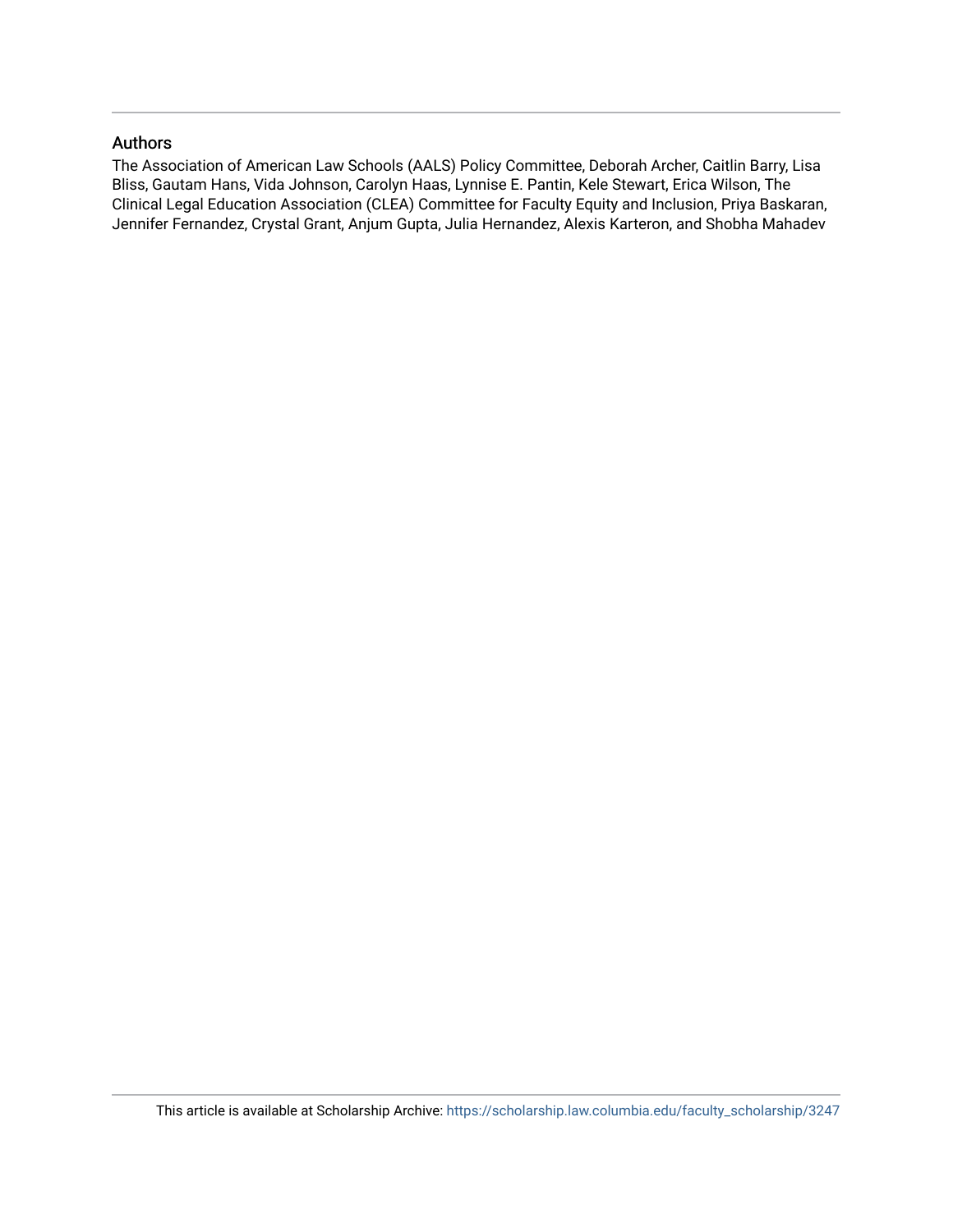# CLINICIANS REFLECT ON COVID-19: LESSONS LEARNED AND LOOKING BEYOND

# AALS POLICY COMMITTEE\* CLEA COMMITTEE FOR EQUITY AND INCLUSION\*\*

*As a result of the unprecedented COVID-19 pandemic, clinical faculty had to abruptly adapt their clinical teaching and case supervision practices to adjust to the myriad restrictions brought on by the pandemic. This brought specialized challenges for clinicians who uniquely serve as both legal practitioners and law teachers in the law school setting. With little support and guidance, clinicians tackled never before seen difficulties in the uncharted waters of running a clinical law practice during a pandemic.*

*In this report, we review the responses of 220 clinicians to survey questions relating to how law clinics and clinicians were treated by their institutions as they navigated these changes. Were clinical courses treated differently than other courses? Were clinical faculty treated differently than other faculty? Were some clinical courses treated differently than others? Did clinical faculty and staff experience pressure by their institutions to teach in-person or hybrid courses?*

*In addition to summarizing the findings to these questions, this report examines the disparate impact of the COVID-19 pandemic on clinicians and sheds light on some of the distinct challenges they faced. The report concludes with a list of recommended actions that law schools may take to equip themselves to provide appropriate support for clinical faculty during inevitable future emergencies, emphasizing the importance of autonomy and discretion for clinicians; specialized attention for diverse and vulnerable clinicians; and the very serious ethical and legal obligations of clinical law practices*.

<sup>\*</sup> The AALS Section on Clinical Legal Education Policy Committee Members are Deborah Archer, Caitlin Barry, Lisa Bliss, Gautam Hans, Vida Johnson, Carolyn Kaas, Lynnise Pantin, Kele Stewart, and Erika Wilson.

<sup>\*\*</sup> The Clinical Legal Education Association (CLEA) Committee for Faculty Equity and Inclusion members are Priya Baskaran, Jennifer Fernandez, Crystal Grant, Anju Gupta, Gautam Hans, Julia Hernandez, Alexis Karteron, Shobha Mahadev, and Lynnise Pantin. The authors would like to recognize and thank Alexander Jakubow, the Associate Director for Empirical Research and Data Support Services at Duke University School of Law, who created the charts, and Benjamin Meltzer, Library Specialist at University of Pennsylvania Carey Law School, who assisted with the citations.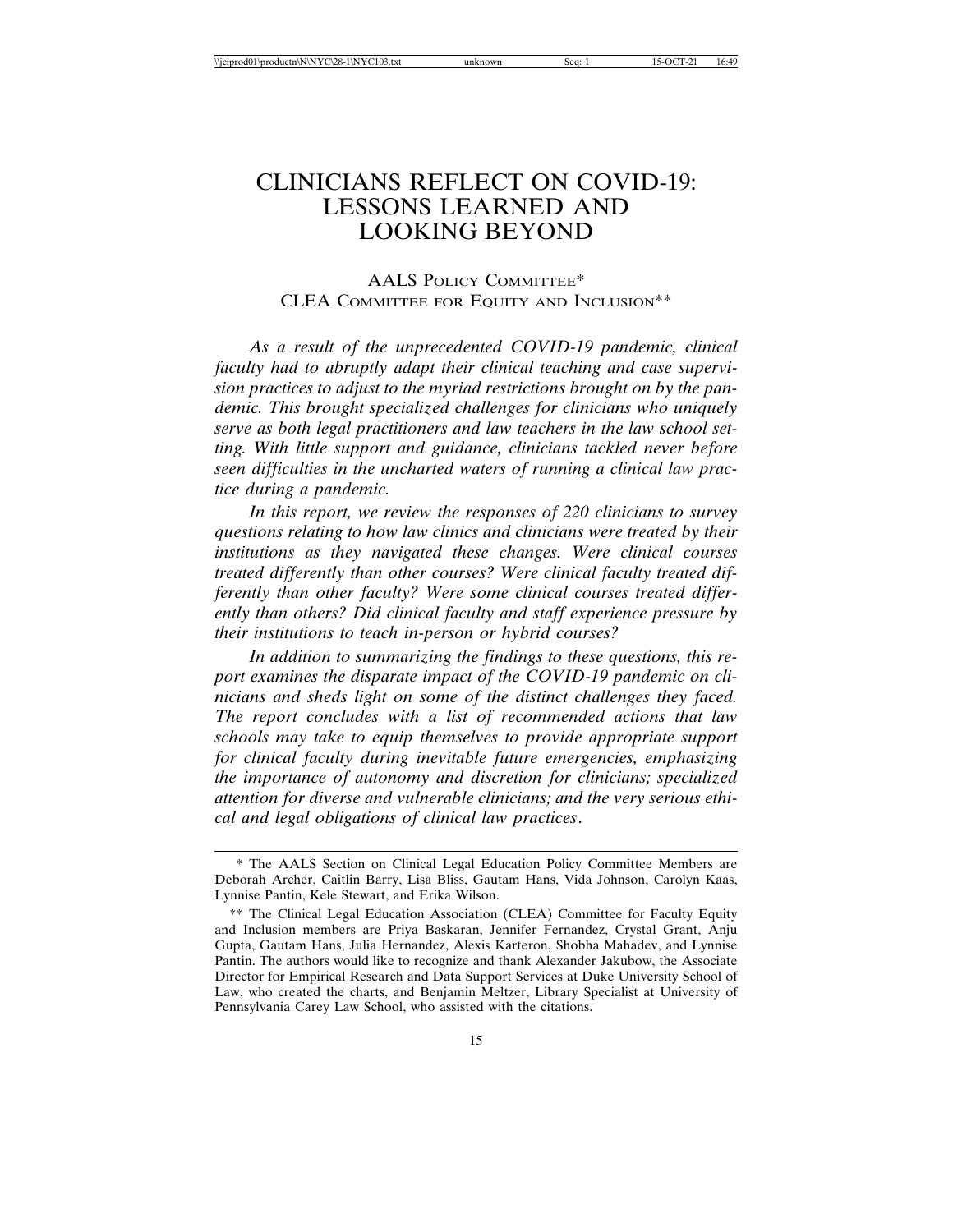#### **INTRODUCTION**

In early March of 2020, the World Health Organization (WHO) declared the novel coronavirus (COVID-19) outbreak a global pandemic.1 The reality of that declaration sank in when states and municipalities began to issue stay-at-home orders and limit moving about in cities, with exceptions for essential workers or essential tasks such as trips to grocery stores or pharmacies.2 As universities and independent law schools closed their campuses and pivoted to delivering instruction virtually during stay-at-home orders, clinicians faced the strain of being forced to stay at home while remaining responsible to their students and clients.3 Clinicians' case-related and field-placement related duties continued despite the closure. Because of the need to represent and serve clients, clinicians needed to collect and address time-sensitive mail and other documents from clients, parties, and courts, to see clients in person when representation required it, and to appear in person in courts that required it. These obligations required clinicians to work with law school or university administration to maintain COVID-19 safe practices while continuing to fulfill their duty to represent clients. To do so, they required access to law school buildings and clinic spaces that were otherwise closed to the public and all law school personnel due to local bans on travel and moving about cities or towns. They also faced the need to see clients in person, to appear in courts as directed in their own jurisdiction, and to perform other essential work in the midst of a pandemic. Despite hopes that the initial shutdown in March would stem the pandemic, universities continued to hold classes online or in a hybrid format throughout the 2020-21 academic year, with few universities holding in-person classes because of the need for physical distancing and masks when gathering in person.

This report reviews the findings from a survey of clinical educators' experiences with COVID-19 in 2020, commissioned as a collaboration of the AALS Section of Clinical Legal Education Policy Committee and the Clinical Legal Education Association's Commit-

<sup>1</sup> *WHO Director-General's Opening Remarks at the Media Briefing on COVID-19,* WORLD HEALTH ORGANIZATION (Mar. 11, 2020), https://www.who.int/director-general/ speeches/detail/who-director-general-s-opening-remarks-at-the-media-briefing-on-covid-19---11-march-2020; Domenico Cucinotta et al., *WHO Declares COVID-19 a Pandemic*, 91 ACTA BIOMEDICA 157 (2020), https://pubmed.ncbi.nlm.nih.gov/32191675/.

<sup>2</sup> *See, e.g.,* Executive Order, Office of the Mayor, City of Atlanta, Executive Order Number 2020-21, By the Mayor (Mar. 23, 2020), https://www.atlantaga.gov/Home/ ShowDocument?id=45508.

<sup>3</sup> *See, e.g., USG Moves to Online Instruction for Remainder of Semester, announced on Monday*, UNIVERSITY SYSTEM OF GEORGIA (Mar. 16, 2020), https://www.usg.edu/ coronavirus.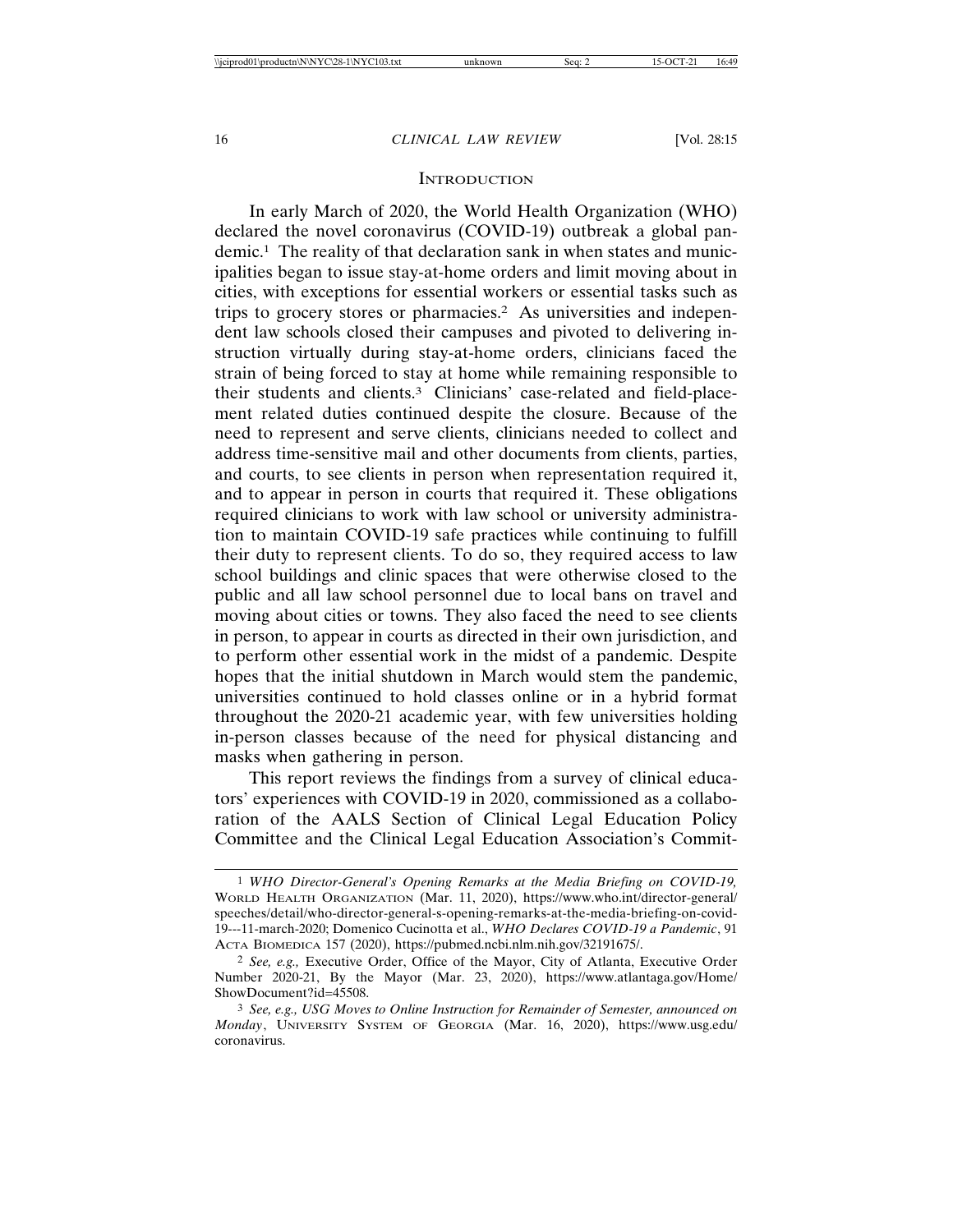tee on Faculty Equity and Inclusion. The committees designed the survey to assess the impact of the sudden restrictions, needs, and swift changes brought on by COVID-19 on clinics and clinical faculty. The goal was to identify any concerns or disparate impacts of COVID-19 on clinics and clinicians as compared to their non-clinical peers. For the purposes of the survey and this report, the terms clinicians, clinical courses, clinical faculty, and clinical staff encompass both clinic and externship teaching, administration, and operations. Where respondents referred specifically to externship-related issues, those comments are highlighted in our findings.

This report begins with an outline of the survey methodology, demographics, and findings. We summarize the comments and responses as to how clinical courses, clinical faculty, and clinical staff responded to changes in instruction and practice brought upon by the pandemic and we look closely at instances of differential treatment of these groups. The survey results make clear that clinicians and clinical courses were not treated differently or worse than doctrinal faculty and courses during the pandemic; however, the data also elicited some concerns. This report captures aspects of the experience of clinical teachers and staff that went well during the first seven months of the COVID-19 pandemic as well as concerns that arose primarily when the unique needs of clinical courses were not accommodated, or when clinicians were provided insufficient resources. We also offer recommendations for clinicians and clinical programs to strengthen their preparation and ensure equitable responses to future unforeseen challenges. These recommendations include highlighting clinicians' need for greater autonomy and discretion given their unique responsibilities, attention to ethical issues that require special attention, the importance of responding to the needs of diverse clinicians, and maintaining allegiance to principles of diversity, equity, and inclusion.

### I. BACKGROUND

As educators and advocates for justice, clinicians have trained a critical eye on the justice system, the application of laws and policies, and the profession itself. Clinicians have a long history of examining the ways in which clinical teachers and clinics are positioned vis-à-vis other aspects of the law school curriculum, and the law school power structures.4 The survey that is the subject of this report was designed

<sup>4</sup> BRYAN L. ADAMSON, BRADFORD COLBERT, KATHY HESSLER, KATHERINE R. KRUSE, ROBERT KUEHN, MARY HELEN MCNEAL, CALVIN G. C. PANG & DAVID SANTACROCE, THE STATUS OF CLINICAL FACULTY IN THE LEGAL ACADEMY: REPORT OF THE TASK FORCE ON THE STATUS OF CLINICIANS AND THE LEGAL ACADEMY (2012); BUILDING ON BEST PRACTICES–TRANSFORMING LEGAL EDUCATION IN A CHANGING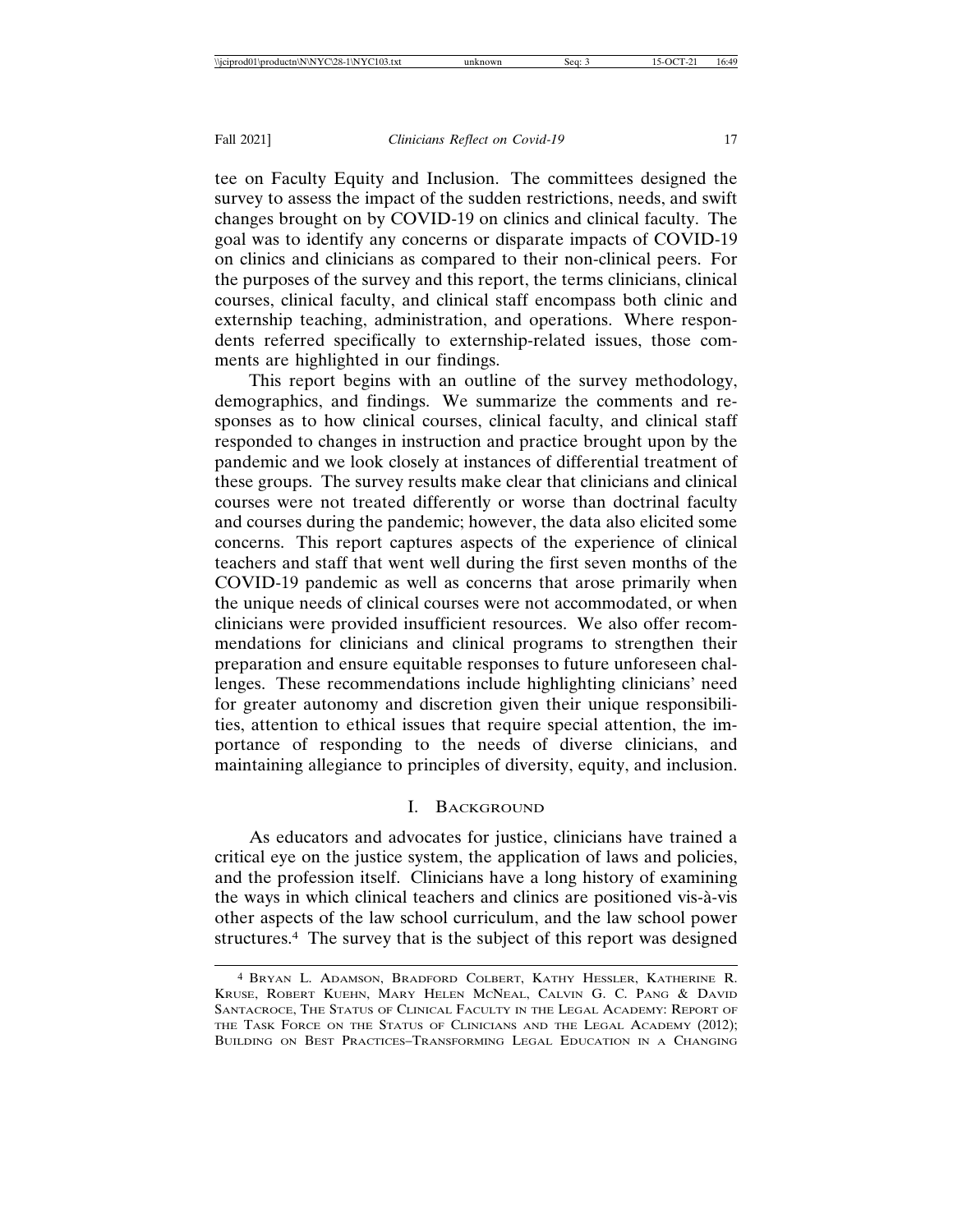to obtain a richer understanding of the circumstances that clinical educators faced in 2020 as the result of the COVID-19 pandemic. The survey emerged from a series of conversations among clinicians, beginning in the summer of 2020. In July of 2020, the Clinical Legal Education Association and the Association of American Law Schools sponsored a Virtual Clinical Conference.<sup>5</sup> At the virtual clinical conference, during a meeting of the Clinicians of Color Committee, members raised the question of the existence of pandemic-related equity issues. As a result, the AALS Section on Clinical Legal Education asked the AALS Policy Committee, in partnership with CLEA's Committee for Faculty Equity and Inclusion, to explore these issues further.6 The AALS Clinicians of Color Committee members described a number of specific issues. First, some members expressed concern that some law schools required (either explicitly or through other forms of pressure) clinicians to offer their class in person while other courses in the curriculum were conducted remotely.7 Second, in situations where some of a law school's clinics were in-person and others remote, there was a concern that clinics taught by people of color were disproportionately offered in person while clinics taught by older, white faculty were being taught remotely.8 Of course, this concern was complicated by the need for vulnerable groups to take extra precautions.9 Finally, the committee members expressed a concern that clinicians who asked law schools to support the requirements of in-person lawyering (for example, immigration court requiring paper copies or wet signatures) may not have always considered the impact on support and administrative staff who were being required to come

WORLD 432-443 (Deborah Maranville, Lisa Bliss, Carolyn Wilkes Kaas & Antoinette Sedillo-Lopez. eds., 2015).

<sup>5</sup> *See* CLINICAL LEGAL EDUCATION ASSOCIATION, 2020 AALS/CLEA Virtual Clinical Conference Materials, Tuesday-Thursday, July 21-23, 2020, https://www.cleaweb.org/ 2020aalsclea.

<sup>6</sup> Email from Deborah Archer, then Chair of the AALS Section on Clinical Legal Education Policy Committee, to members of the committee (July 28, 2020)(on file with the authors).

<sup>7</sup> *Id.*

<sup>8</sup> *Id.*

<sup>&</sup>lt;sup>9</sup> *Id.* According to the CDC, people at risk for severe illness from COVID-19 include older adults, people with medical conditions, and pregnant or recently pregnant people. *Different Groups of People*, CDC (Apr. 20, 2021), https://www.cdc.gov/coronavirus/2019 ncov/need-extra-precautions/index.html. The survey addressed this concern by asking a broad question to participants about whether they were members of a group that has been identified as particularly vulnerable or high risk for experiencing complications from COVID-19. The survey did not specify the definition of "vulnerable" or "high risk." Some respondents answered a simple yes or no to this question without further comment. Those who added comments indicated that their response was based a variety of factors such as age and medical conditions.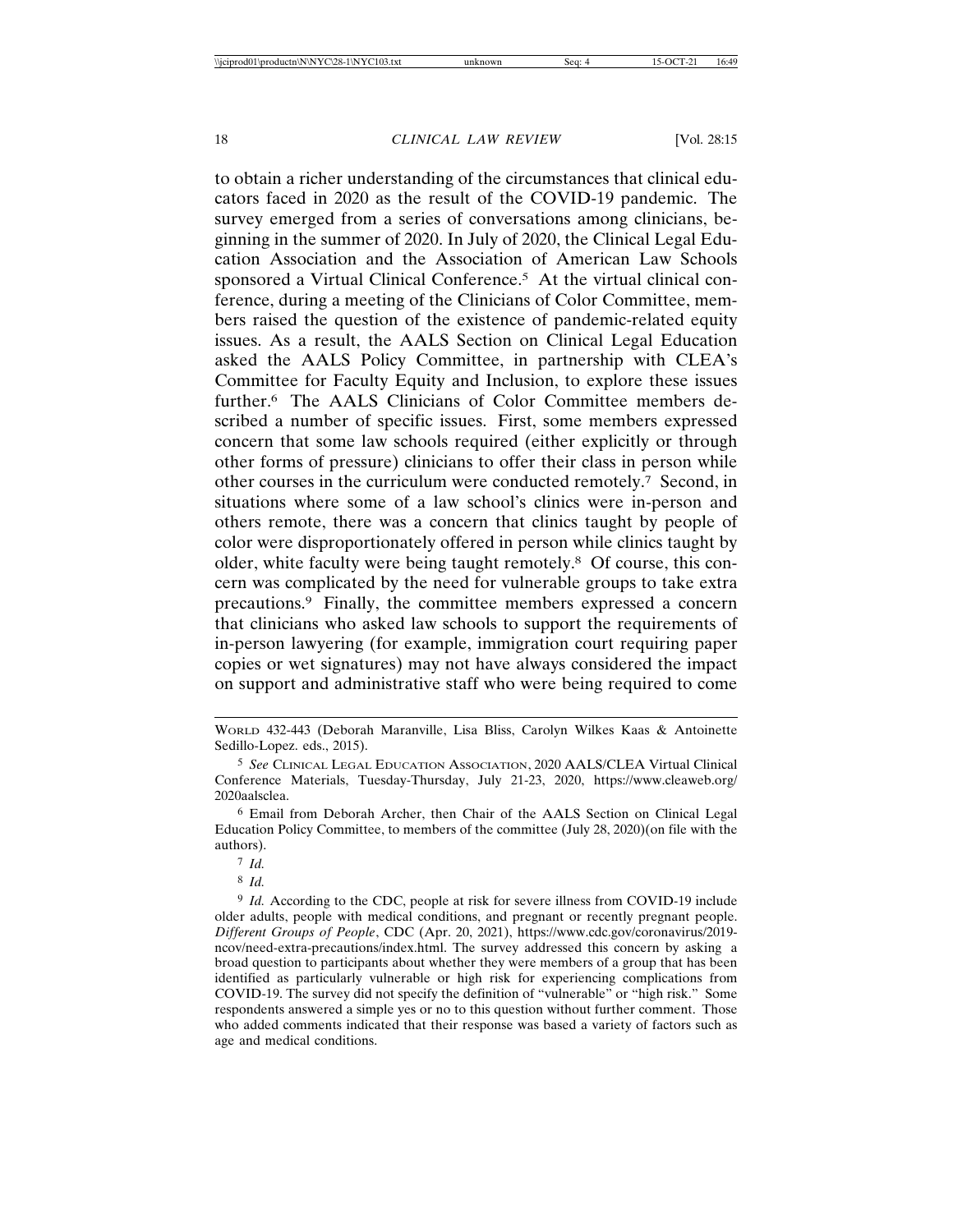in to work in person and who are disproportionately people of color.10 Our review of the survey findings led us to conclude that a minor-

ity of clinicians were required to offer their class and to attend to clinic matters in person. The second concern, that clinics taught by people of color were disproportionately required to be taught in person, was not borne out by the data. The third concern, that law schools or clinicians failed to consider the impact on support staff, was not explicitly reflected in the responses. Nonetheless, the survey not only provided useful information, but also raised additional issues that should be investigated further. For example, although it is documented that a majority of clinicians are female, the ways in which COVID-19 may have disproportionately affected female clinicians is beyond the scope of this report as well as the survey itself, and deeper investigation could reveal opportunities for advocacy to ameliorate disparities.11 Moreover, while students are central to the work of clinicians, neither the survey nor this report addresses the ways COVID-19 impacted students.12

### II. METHOD

Given that clinicians are typically engaged in multiple activities simultaneously, including seminar teaching, student supervision, client representation, and academic and other forms of research, and that their time is limited, especially during the pandemic, the survey entitled "Survey: Clinics and Pandemic Teaching" was distributed directly to clinicians in the media most likely to reach them. In October 2020, AALS Section on Clinical Legal Education Chair Wendy Bach posted to the LAWCLINIC listserv and the LEXTERN listserv a notice of the survey together with a link to the survey itself.13 While these media are followed by most clinicians, the respondents were limited to those clinicians that follow listserv discussions. As a result, and because the survey was voluntary, the perspectives of some clinicians may not be included.

The survey asked respondents what kind of course they taught

<sup>10</sup> *Id.*

<sup>11</sup> For a survey and discussion on the global impact of COVID-19 on female academics generally, *see* T. Murat Yildirim & Hande Eslen-Ziya, *The Differential Impact of Covid-19 on the Work Conditions of Women and Men Academics during the Lockdown*, 28 GENDER, WORK, & ORGANIZATION 243 (2020).

<sup>12</sup> For reports on a survey of black law school graduates in 2020, *see* Sarah J. Schendel, *Listen! Amplifying the Experiences of Black Law School Graduates in 2020*, NEBRASKA L. REV. (forthcoming), https://papers.ssrn.com/sol3/papers.cfm?abstract\_id=377076.

<sup>13</sup> The survey is available at https://docs.google.com/forms/d/e/1FAIpQLScx-YwYwKCJSASzqgSURjrTbhFlW03z81ntiype8-rHL0txa\_g/viewform (last visited Apr. 26, 2021).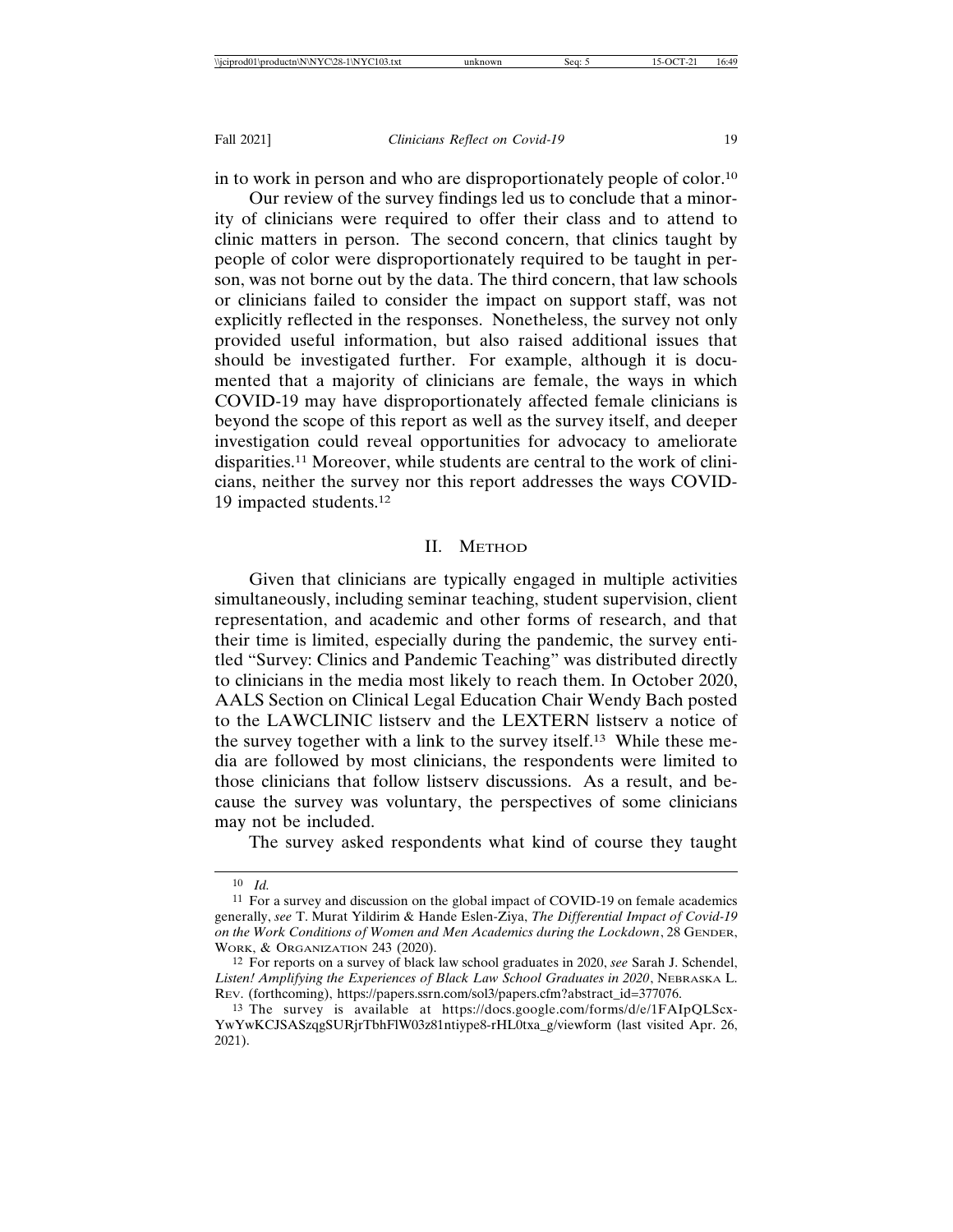(law clinic, field placement, or other); their institutional affiliation (optional); whether they were a member of a group identified as particularly vulnerable or high risk for experiencing complications of COVID-19; their status (non-tenure long-term contract, tenure-track, tenured, fellow, adjunct, or other); their racial identity; number of years in teaching (1-3, 3-7, more than 7); whether clinical courses were treated differently from other courses in the curriculum as the result of pandemic restrictions; whether clinical faculty were treated differently; whether their clinical course was treated differently from other clinical courses; how clinic staff were impacted and what their institution had done to address the impact; and finally, whether they felt pressured, explicitly or implicitly, to teach a clinical course in person or hybrid. 220 people responded to the survey, identifying 103 schools. The survey responses were aggregated to reach our findings.

#### III. FINDINGS

In this section, we highlight key findings from the analysis of the data. Figures 1 through 5 reflect the demographics and other characteristics of the respondents. Of those responding, 81% taught law clinics, and 16% taught externship or field placement courses.14 Thrity-two percent of respondents identified as being a member of a group that has been identified as particularly vulnerable or high risk for experiencing complications from COVID-19. Sixty-one percent of respondents were not so identified, and 6% did not answer. Of those responding, 41% were non-tenure track long-term contract employees, 27% were tenured employees, 11% were tenure-track employees, 3% were adjunct employees, and 19% identified as "other." The racial identity of respondents was 63% white/non-Hispanic/Caucasian, 12% Black/African American, 10% Asian, 3% Hispanic, 9% other, and 3% did not respond. Sixty percent of respondents had taught for more than 7 years, 20% had taught for 3-7 years, and 20% had taught for 1-3 years.

<sup>14</sup> *See* Appendix A for a list of the institutional affiliations of respondents.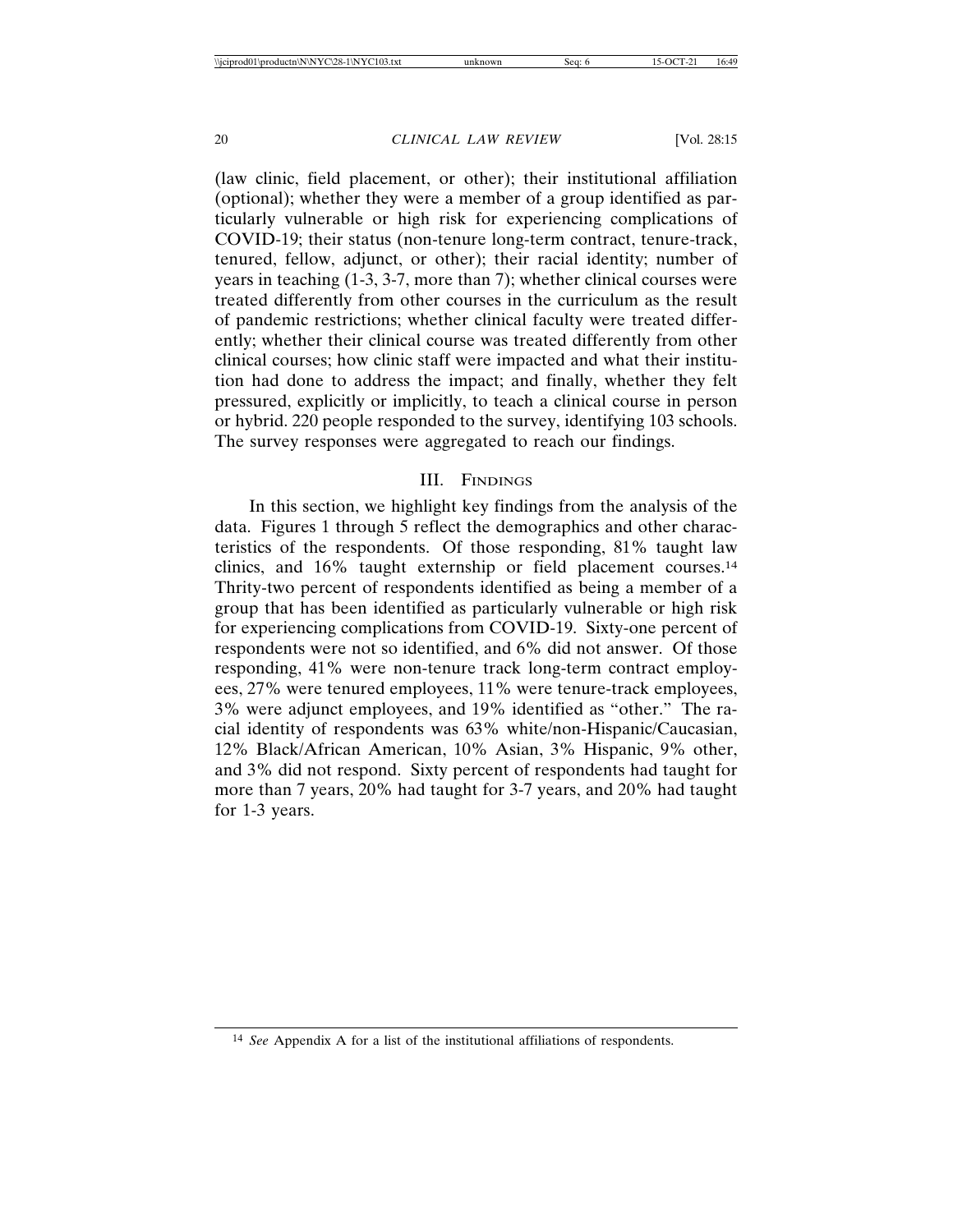| .<br>10 <sup>2</sup><br>28-.<br>)3.txt<br>N<br>$\Upsilon$<br>Y<br>∖N<br>.<br>۱DI<br>،n۷<br>m 1116 | sea.<br>◡◡ | -- 41<br>16:4<br>- |
|---------------------------------------------------------------------------------------------------|------------|--------------------|
|                                                                                                   |            |                    |



FIGURE 1: TYPE OF COURSE TAUGHT



FIGURE 2: RESPONDENT IDENTIFIED AS VULNERABLE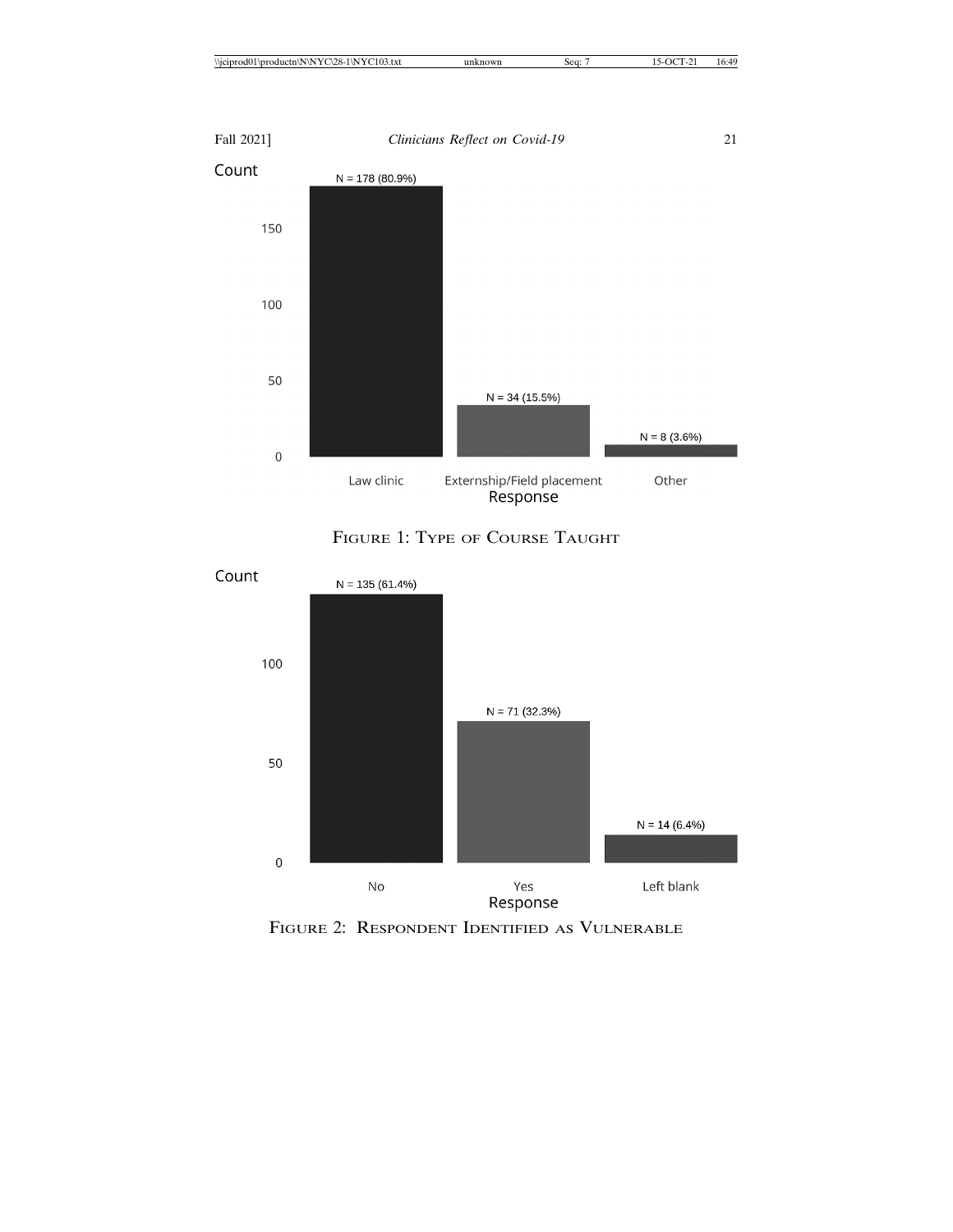



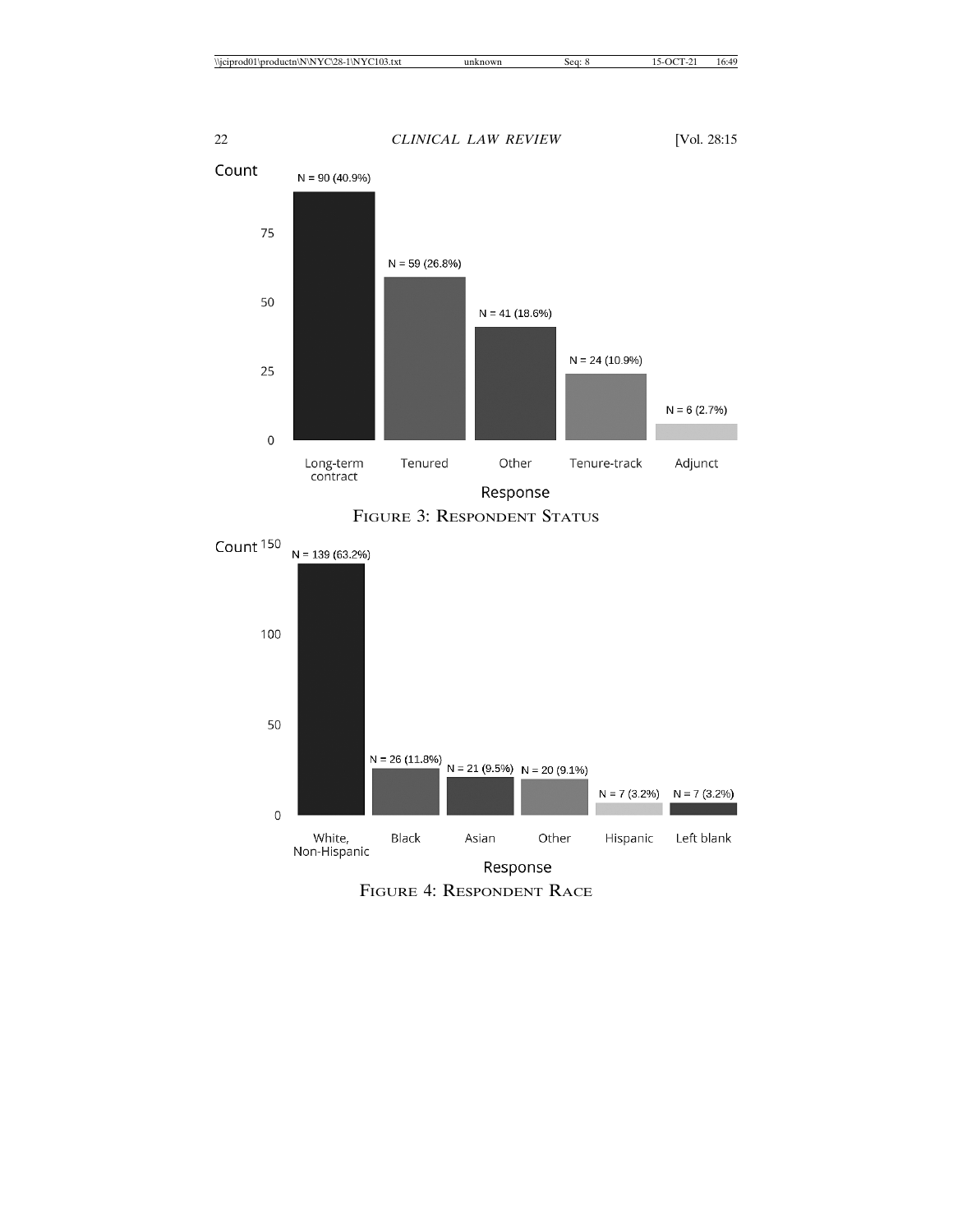| "YC103.txt<br>\\iciprod(<br>10.4<br>\N\NYC<br>.128-1<br>11N<br>$\text{hrad}$ | sea:<br>now <sub>1</sub> | 16:49 |
|------------------------------------------------------------------------------|--------------------------|-------|
|                                                                              |                          |       |



FIGURE 5: HOW LONG RESPONDENT TAUGHT CLINICAL COURSE

Figures 6 through 9 show the responses to the following narrative questions:

- At your institution, were clinical courses treated differently than other courses with regard to pandemic restrictions or the provision of in-person, hybrid, or remote-only teaching? If so, how?
- At your institution, were clinical faculty treated differently than other faculty with regard to pandemic restrictions or the provision of in-person, hybrid, or remote-only teaching? If so, how?
- Was your clinical course treated differently than other clinical courses at your institution? If so, please describe how and your understanding of the basis for that distinction?
- Have you felt pressured by your institution or colleagues, either explicitly or implicitly, to teach your clinical course in person or in a hybrid model? If so, please describe how you felt pressured?<sup>15</sup>

In response to the first question regarding whether there were differences in the treatment of clinical courses and other courses, 66% of participants answered "no," 14% responded "yes," and 20% responded "other." In response to the second question as to whether there was differential treatment of clinical faculty versus other faculty, 5% of respondents answered "yes," 79% of respondents answered "no," and 16% gave no answer. In response to the third question listed above, 83% of respondents indicated that their institution did

<sup>15</sup> *See* Appendix B for a copy of the survey issued to respondents.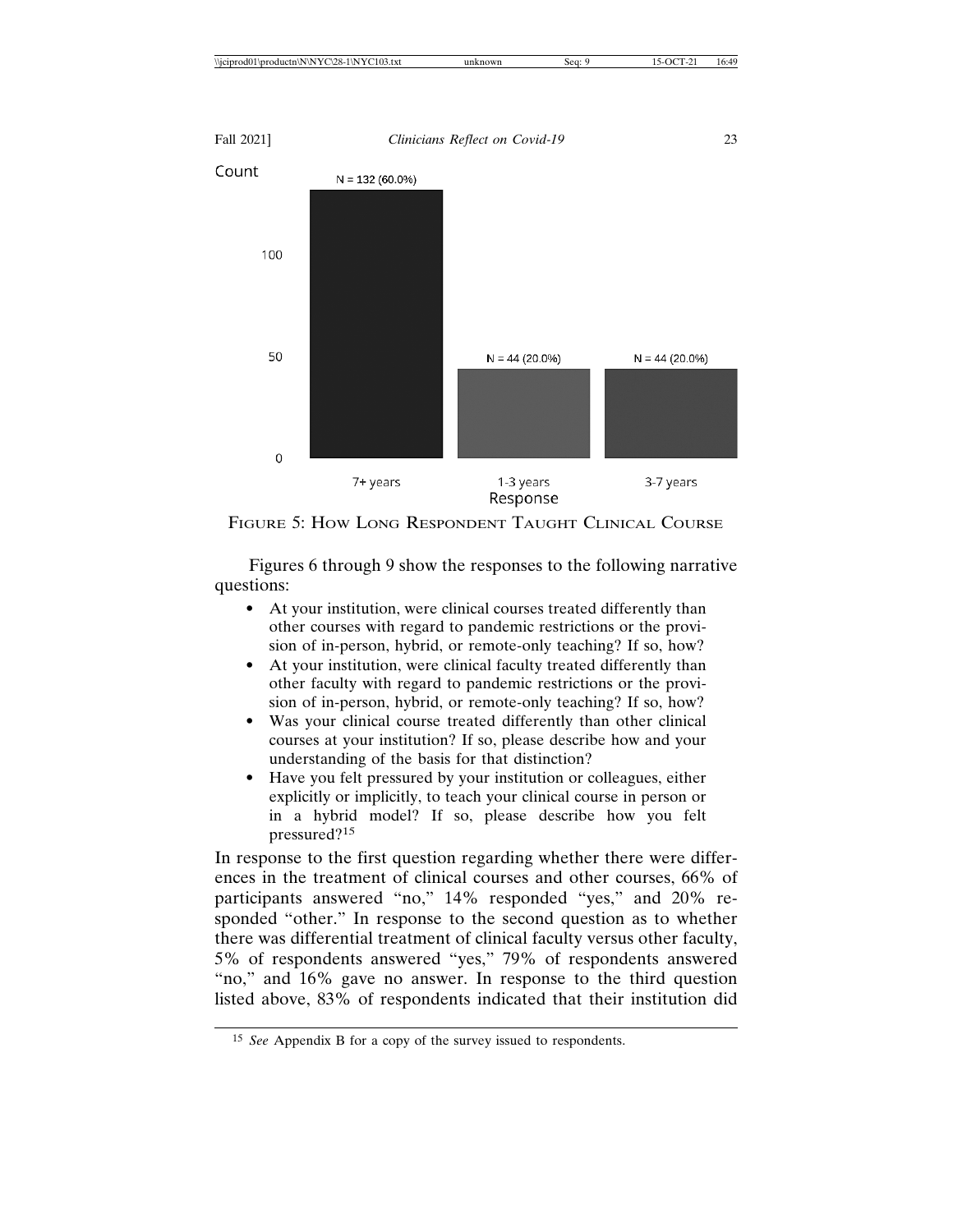not treat their clinical course differently than other clinical courses, 2% responded that there were differences in treatment of clinical courses, and 15% responded "other." In response to the last question, relating to whether clinical faculty felt pressure to teach in person or hybrid, only 3% answered "yes," 72% answered "no," and 25% answered "other."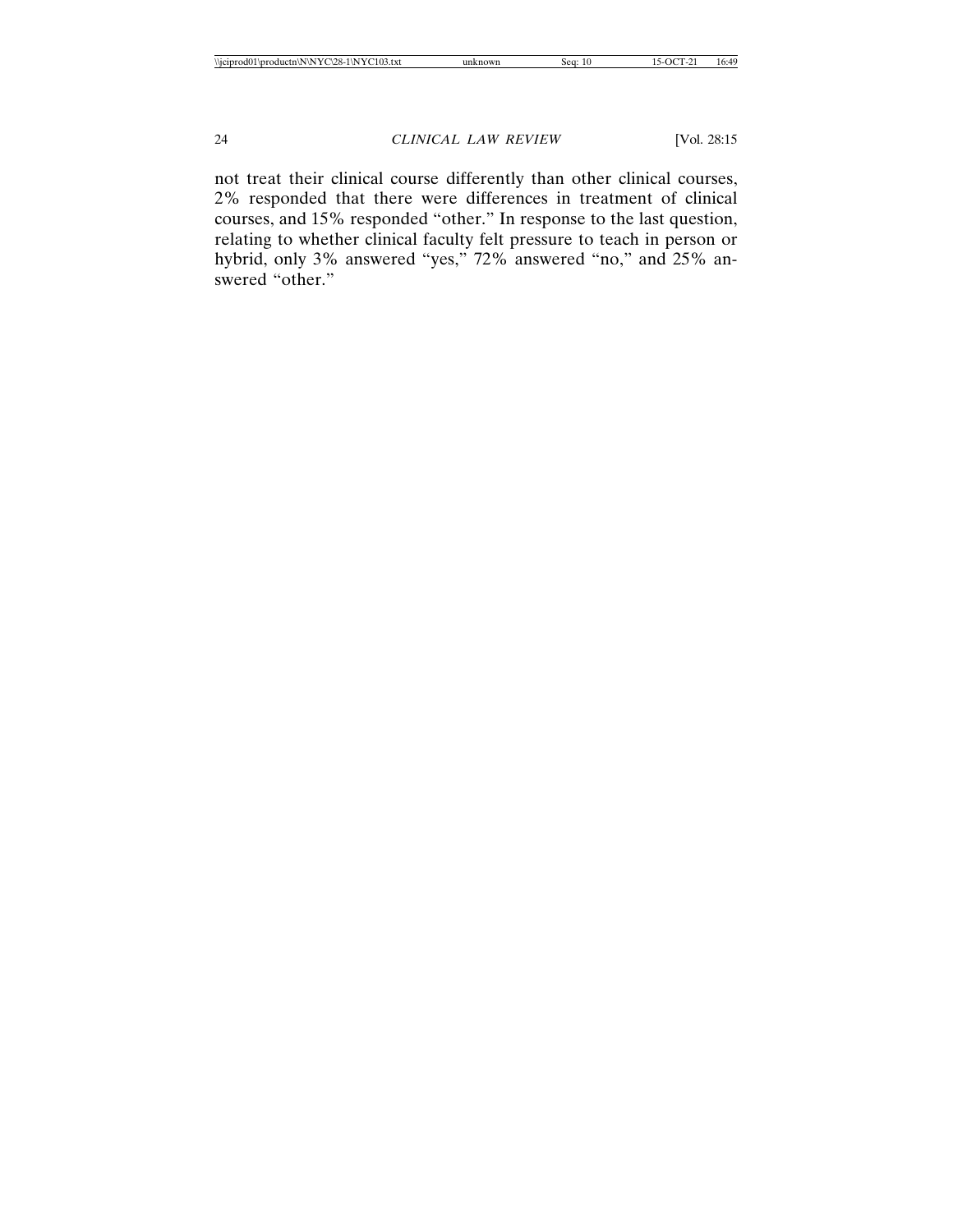|  | $\cdots$<br>$\sim$<br>$\sim$ 103.1 $\lambda$<br>าเ<br>N<br><br>$\sqrt{1}$<br>า<br>$\lambda$<br><br>. | sea | 10.T.<br>-<br>. . |
|--|------------------------------------------------------------------------------------------------------|-----|-------------------|
|--|------------------------------------------------------------------------------------------------------|-----|-------------------|



FIGURE 6: CLINICAL COURSE TREATED DIFFERENTLY THAN OTHER **COURSES** 



FIGURE 7: CLINICAL FACULTY TREATED DIFFERENTLY THAN OTHER FACULTY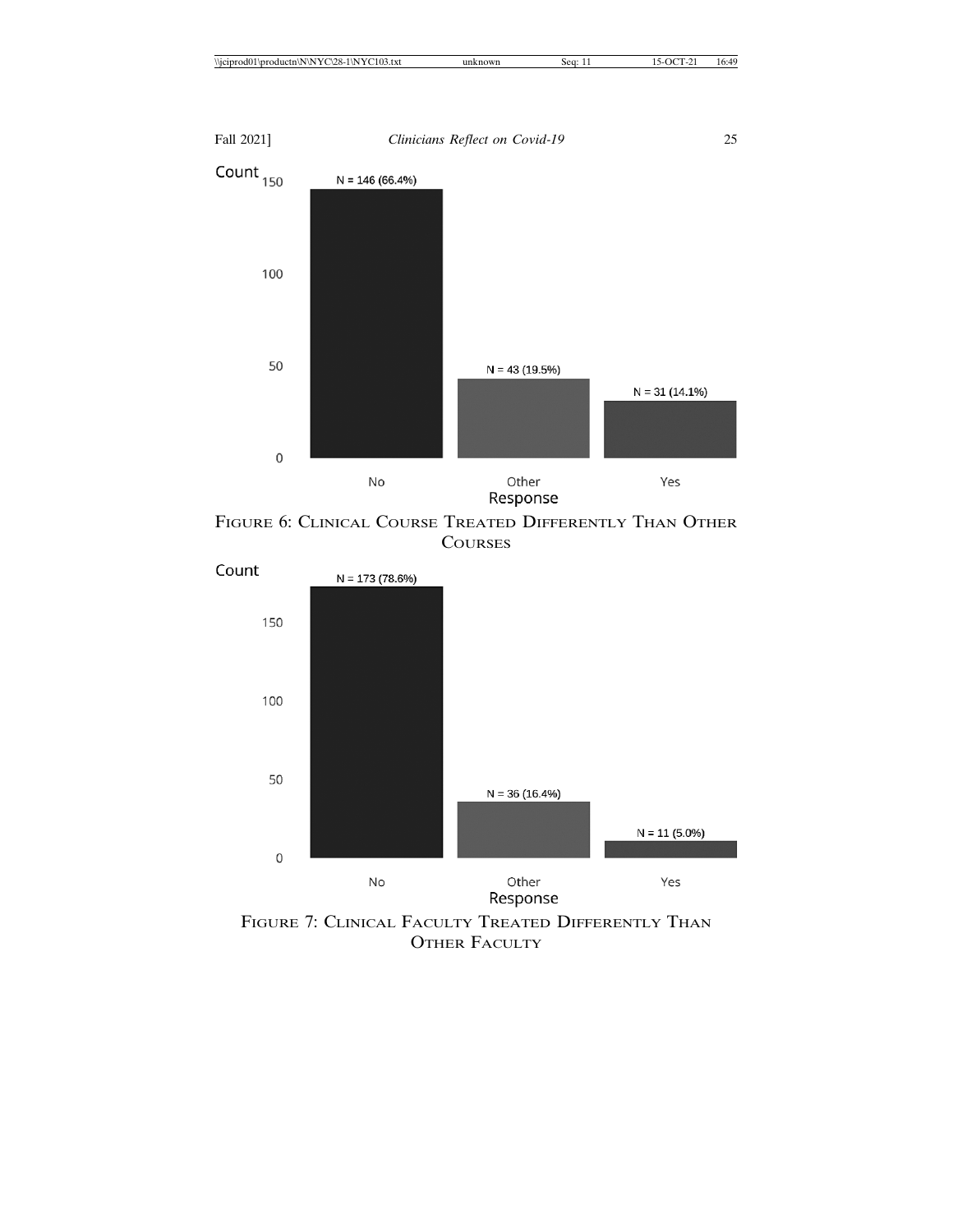



FIGURE 8: RESPONDENT'S CLINICAL COURSE TREATED DIFFER-ENTLY THAN OTHER COURSES



FIGURE 9: RESPONDENT FELT PRESSURE TO TEACH CLINICAL COURSE IN HYBRID OR IN-PERSON FORMAT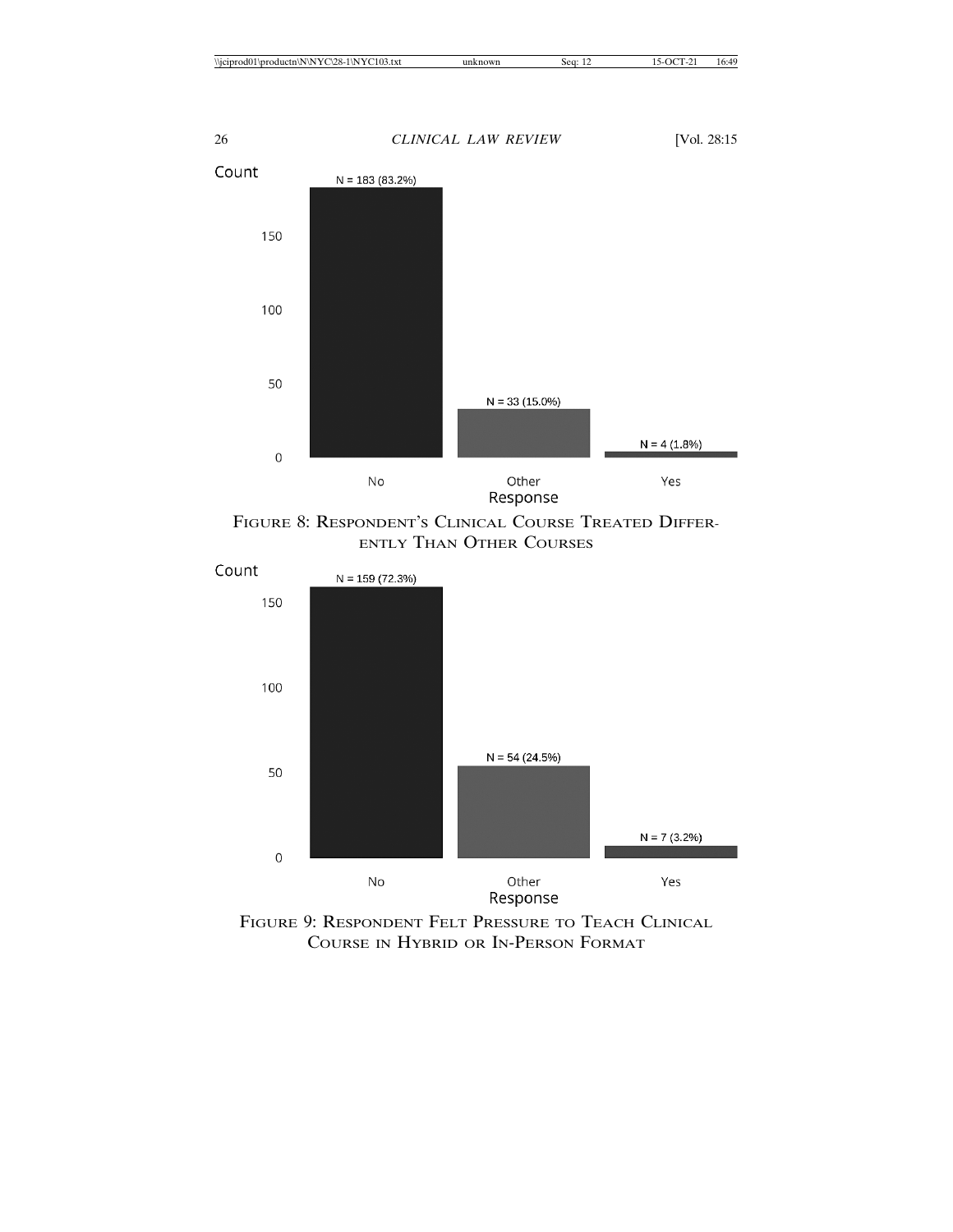# *A. Most clinical courses were not treated much differently than other courses, and when there was different treatment, it was mostly a result of the needs presented by client work.*

Amid vast changes brought on by school closures and the shift to online education, the data indicate largely that institutions did not treat clinical courses much differently than other courses with regard to requirements during the pandemic. When asked whether the law school treated clinical courses differently from other courses with regard to pandemic restrictions or the provision of in-person, hybrid, or remote teaching, 66% of participants answered "no," 14% responded "yes," and 19% responded "other."16 When law schools treated clinical courses differently than other courses, it was primarily due to the law school administration's recognition of the nature of clinical work and law practice. Many clinicians believed their institutions gave them flexibility and discretion to craft their courses and to make decisions about how their courses were run. Clinic faculty were allowed to teach in-person, in some cases when other faculty were not, for a variety of reasons. For some, institutions allowed in-person teaching due to smaller class size. Others cited the need for in-person access to ensure adequate representation of clients. Several commenters noted that clinic faculty and students accessed the law school building and clinic space to conduct clinic work and meet with clients, even when their institution otherwise barred access to the law school to other students, faculty, or visitors.

Many commenters shared that there were some restrictions in place for the granting of in-person access. In some cases, students obtained clearance to do in-person activities and in some instances, faculty members were required to be present. Some clinics had to develop safety plans for in-person work. Some students were required to sign a waiver before coming to campus. In some cases, the law school deemed clinic work "essential."17 One commenter noted that his status as clinical teacher facilitated the designation as an essential

<sup>16</sup> In response to this question, most commenters grouped externships and clinics in their responses. One response only addressed externships and, in that instance, instructors taught all externship seminars remotely, but students' placements varied between remote, hybrid, and in-person. One commenter differentiated between externships and clinics, sharing that the law school permitted externship instructors to teach in person while clinical instructors were not.

<sup>17</sup> Whether or not a lawyer is considered essential during the pandemic varied from state to state. *See* Joshua Lenon, *Are Lawyers Essential Workers in Your State?*, CLIO, https://www.clio.com/blog/lawyers-essential-services/. *See also* Lyle Moran, *Law Firms are Considered Essential Businesses in Some States Amid the Coronavirus*, ABA JOURNAL (Mar. 26, 2020), https://www.abajournal.com/web/article/lawyers-considered-essentialworkers-in-some-states-amid-coronavirus.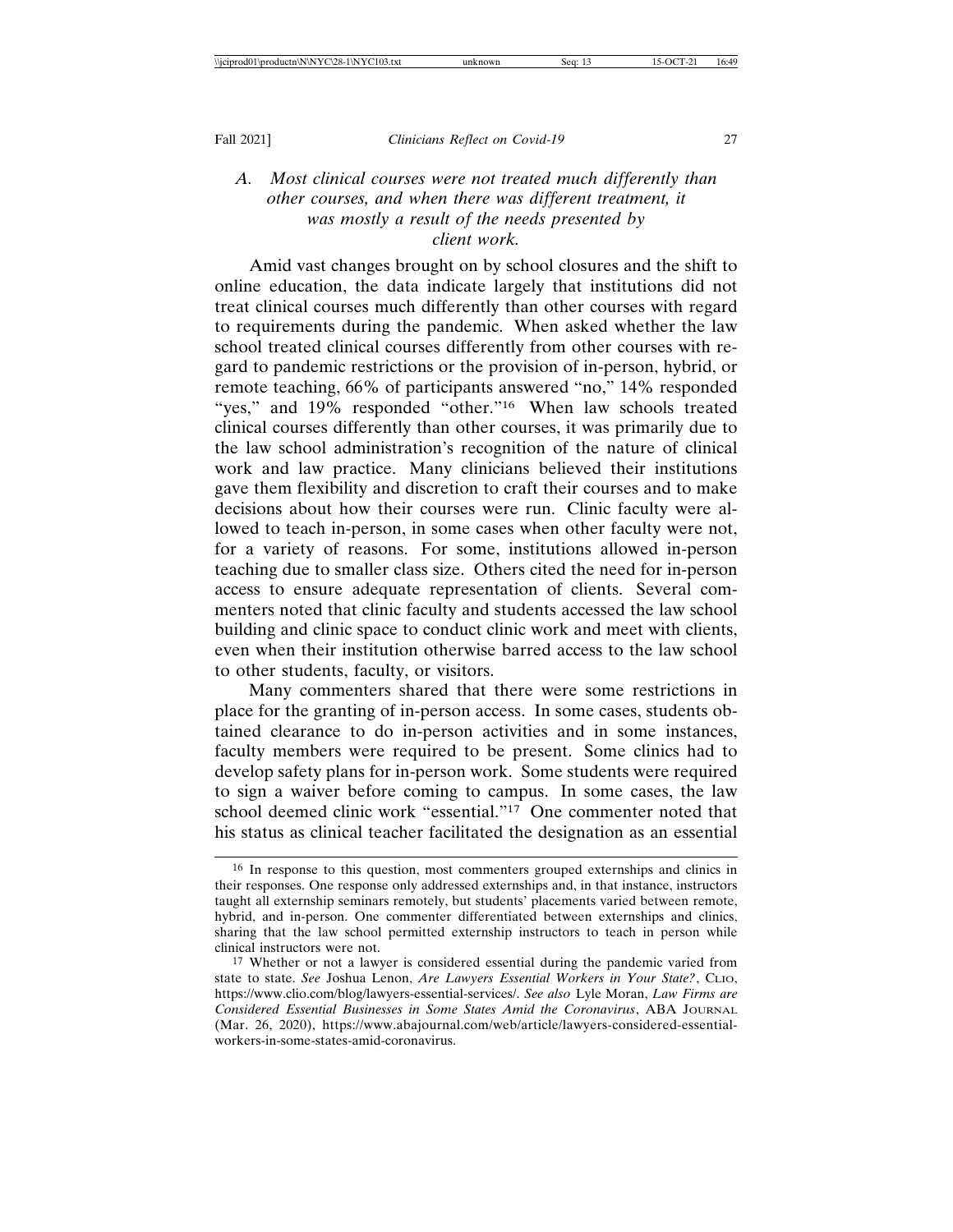worker and he was able to work in person when the rest of the university involuntarily went online. Another indicated that their law school deemed travel to see clients or attend hearings "essential" and not subject to a ban on local or other travel at the time. One school allowed all clinic work, on and off campus, deeming it "essential," but also required those working in the clinic to follow all public health protocols including COVID-19 testing.

Though most commenters felt that they received flexibility and discretion to adapt their course given the unique nature of law practice, some commenters shared that students and faculty faced restrictions to access to the law school building and clinic space to conduct clinic work. One commenter responded that there were more restrictions for clinics than for doctrinal courses, limiting students' ability to complete their casework. In one instance, faculty could conduct inperson casework, but students were restricted from doing so and faculty had to go to campus or court to do it. One commenter reported that although clinic students received permission to access the building, the requirements were so onerous that almost no students did it. One commenter expressed concern about the lack of guidance given to the "ethical dilemmas presented by the sudden shift to remote client representation." One commenter shared that some clients were extremely uncomfortable with telephone and video conversations. At one school, clinic students could not work in person in the clinics, but externship students worked in person at their field placements. One commenter noted that the law school did not allow students on campus but permitted faculty. As a result, clinic faculty had to perform duties that students normally would.

# *B. There were some differences in treatment of clinical courses based on factors such as class size and practice area.*

For the most part, clinicians reported that there were no differences between requirements for clinical courses and other courses at their institution during the pandemic. When asked about differences between courses, 83% of respondents indicated that their institution did not treat their clinical course differently than other clinical courses, 2% responded that their institution treated clinical courses treated differently, and 15% responded "other." When asked to describe the basis for any distinction, commenters cited that the nature of law practice and client responsibilities accounted for differences in treatment between clinics. Commenters linked some differences to class size. In some cases, law schools encouraged, required, or "pressured," instructors to teach smaller classes in person.

At one school, criminal clinics received more leeway than civil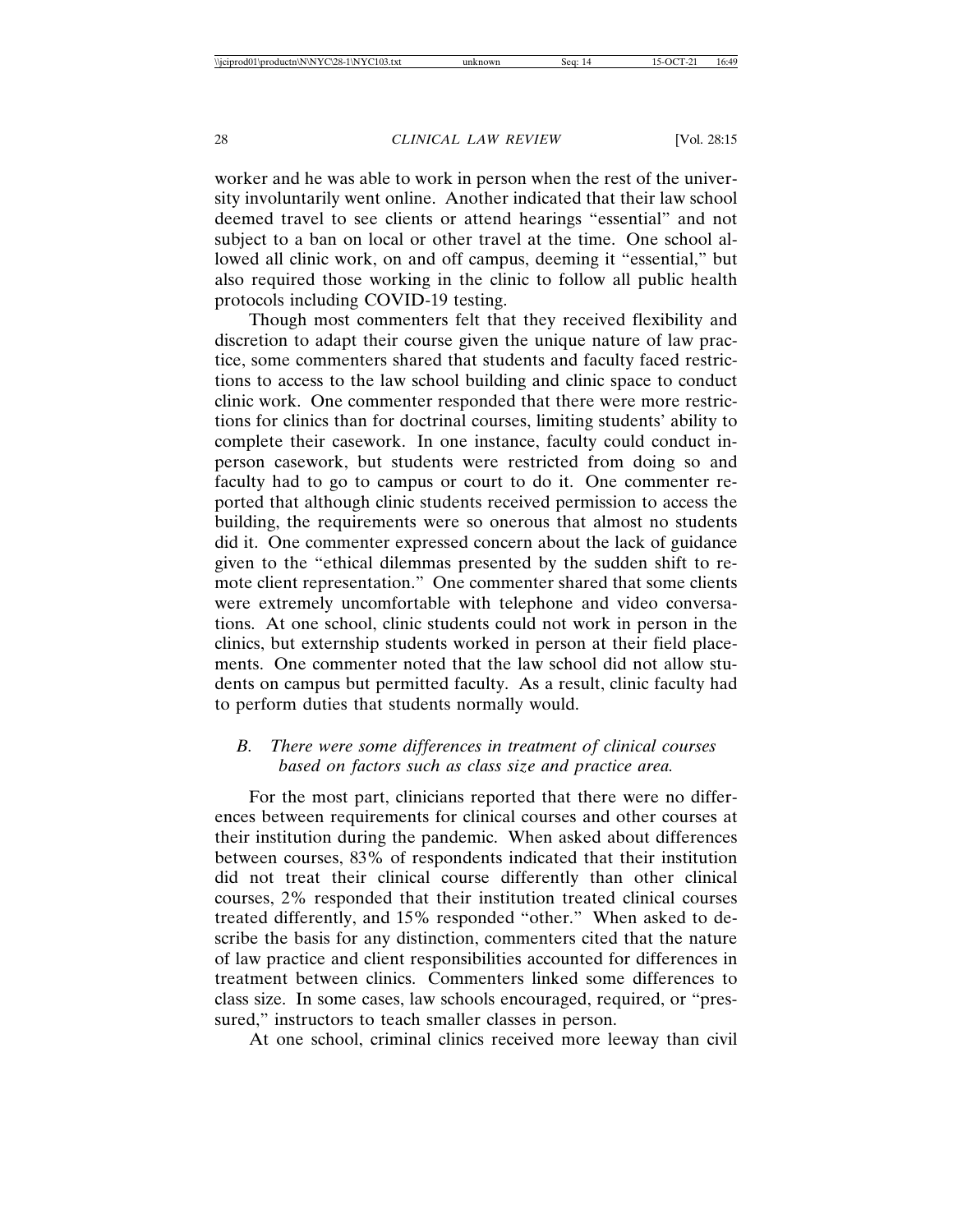clinics because criminal court appearances were necessary. One commenter shared that their clinic was one of the few clinics that regularly appeared in court, and therefore, they had more to juggle with ongoing cases. One commenter discussed how they shifted their clinic law practice by handling only matters with remote hearings. A commenter whose clinic was project-based did not engage in activities that they considered "essential," and therefore, the law school expected clinical instructors to operate the clinic virtually.

Some clinics also reported that their law schools made exceptions to school-wide restrictions for their clinics. For example, some law schools excluded clinics from the mandatory recording requirement of all virtual classes, due to the confidential nature of discussion, and some clinics received access to their office to meet with clients as needed for representation. The data reflect that clinic faculty and students received a wide range of protective gear when present on campus. A few commenters mentioned that schools provided protective gear, including personal protective equipment (PPE), masks, and sneeze guards for in-person meetings in the clinic space. One commenter noted that strict protection protocols were in place for in-person work and meetings.

As with the previous question, while most commenters expressed that they received discretion to run their courses safely, some commenters expressed concerns. At one school, a commenter reported that clinicians uniformly did not have much say in decisions about how much interaction they had with clients and other persons involved in cases. One clinician reported that circumstances forced him to withdraw from a case despite concerns that withdrawal would be unethical because the school was concerned about resources.18 One clinician shared that the law school approved their request for online teaching,

<sup>18</sup> The commenter did not elaborate on which resources were lacking. The National Center for State Courts (NCSC) contains a variety of links to state court COVID-19 websites and virtual hearing resources and guides. *See Coronavirus and the Courts*, NCSC, https://www.ncsc.org/newsroom/public-health-emergency (last visited Aug. 11, 2021). The American Bar Association (ABA) responded to the COVID-19 pandemic by adopting a resolution that urged federal, state, local, territorial and tribal governments to 1) utilize virtual or remote court proceedings established as a result of the pandemic; 2) form committees to establish or review the use of virtual or remote court proceedings and make recommendations for procedures and best practices; 3) ensure that virtual or remote court proceedings guarantee equal access and meet standards of fundamental fairness and due process; 4) provide advance notice of proceedings and ensure full and meaningful public access to virtual proceedings while protecting privacy; 5) reintroduce in-person court options as soon as safely feasible, and 6) study the impacts of virtual or remote court procedures and take steps to make changes if such studies suggest a prejudicial effect or disparate impact on case outcomes. *See* AM. BAR ASS'N, HOUSE OF DELEGATES RESOLU-TION 117, https://www.americanbar.org/news/reporter\_resources/annual-meeting-2020/ house-of-delegates-resolutions/117/ (last visited Aug. 11, 2021).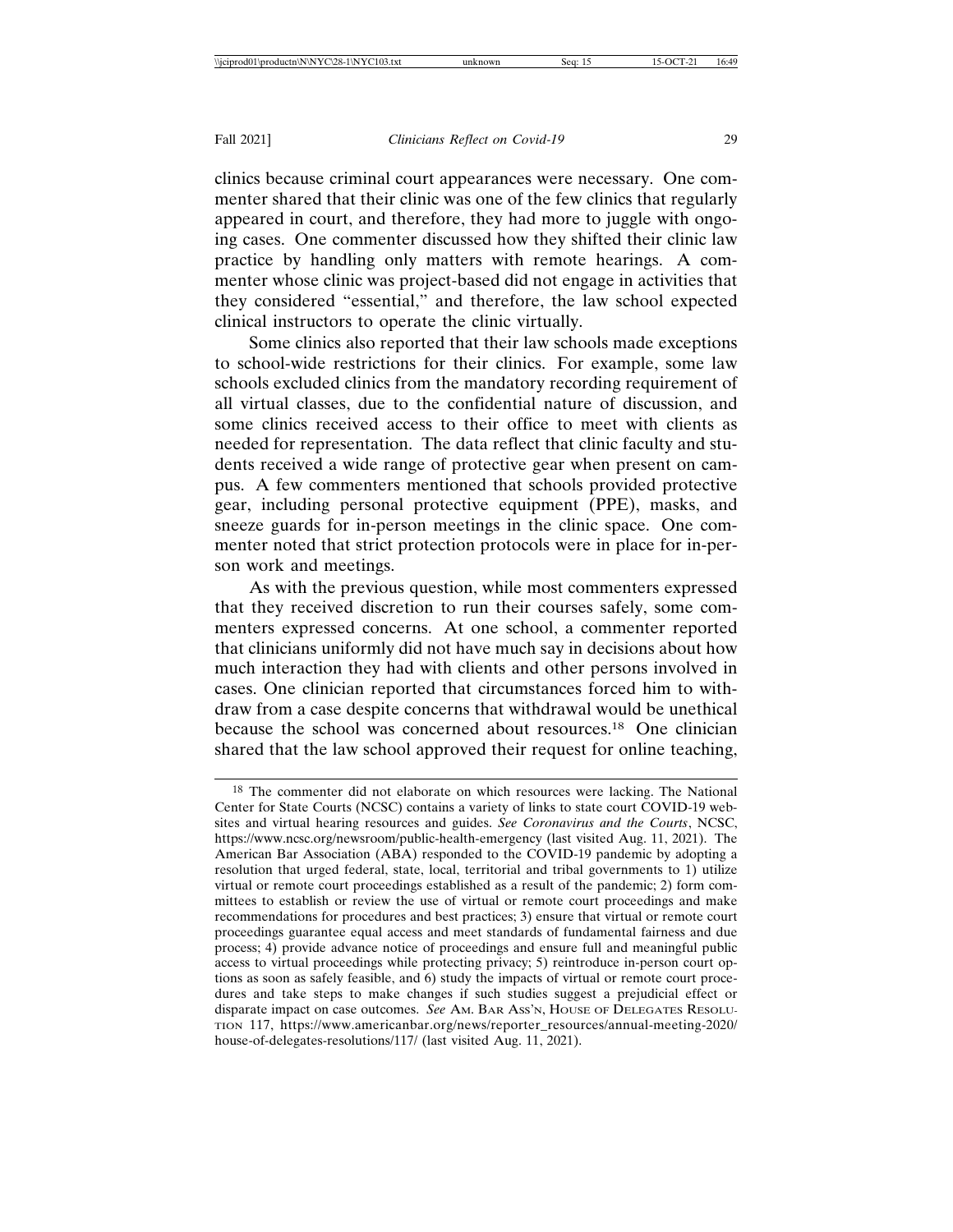but they were unsure why other clinician colleagues' requests were not approved.

*C. Most clinical faculty reported that there was no difference in the treatment of clinical faculty, and those who reported differences cited the need for in-person client work. Some experienced significant challenges, including difficulty with teaching experiential courses virtually and lack of guidance, resources, and compensation.*

By and large, most clinical faculty responded that clinical faculty were not treated differently than other faculty with regard to pandemic restrictions or with requirements to teach in person, hybrid, or remotely. When asked, "At your institution, were clinical faculty treated differently than other faculty with regard to pandemic restrictions or the provision of in-person, hybrid, or remote-only teaching?", 5% of respondents answered "yes," 79% of respondents answered "no," and 16% gave no answer.<sup>19</sup> The comments echoed some of the comments to the prior question, though the themes were slightly different. Several commenters noted that clinicians had more flexibility, broader options, and more autonomy. The most common rationale cited for why clinical faculty received differential treatment was to allow building access for work associated with the nature of law practice, including clinic and case work, client meetings, court appearances, and in-person office hours. Some commenters explained that when given the option, they elected in-person instruction due to the nature of the clinic work.

Clinical faculty expressed several challenges in response to this question. Some commenters addressed the general difficulties with facilitating experiential learning online and expressed that teaching online made experiential teaching difficult. One commenter noted that their school asked clinical faculty on 9-month contracts to supervise law students during the summer, so students had summer employment paid for by the school. In this case, and others, the law school did not compensate clinical faculty for this work, but doctrinal faculty automatically received summer pay. There were some differences in individual treatment of clinic faculty. A few commenters mentioned that their law schools allowed high-risk clinicians to teach remotely. One commenter who was a person of color believed a white male col-

<sup>19</sup> A few commenters voiced some distinctions between clinic and externship instructors in their responses. One commenter discussed the need for "externship clinicians" to develop consistent protocols and brought up the unique requirement of externship faculty to coordinate with outside placements for remote work and socially distanced in-person work. One commenter shared that externship seminars were online, but students had the option to work in person at their placements.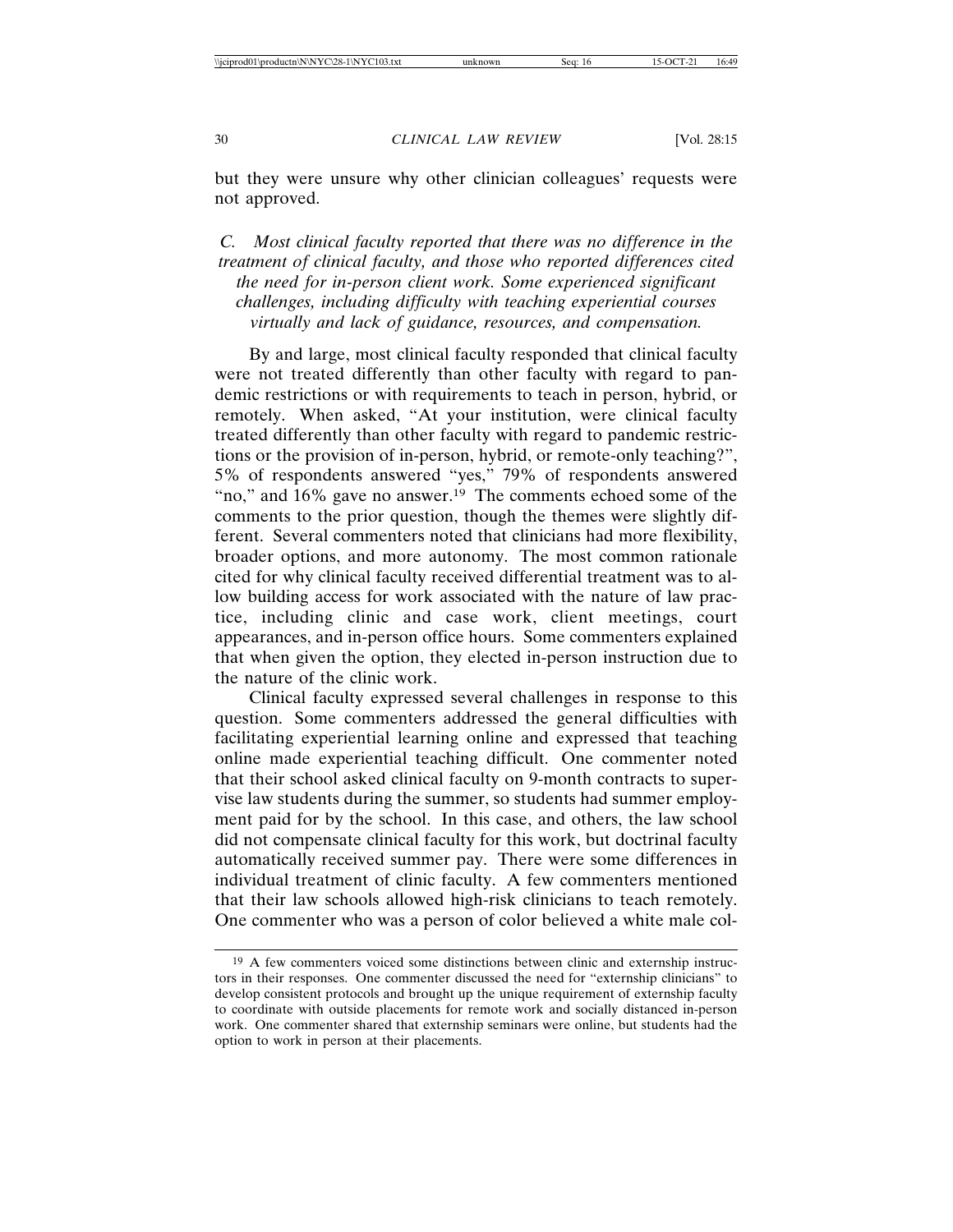league felt pressure to teach in person. One commenter expressed frustration at the lack of guidance for faculty on the sudden shift to remote practice and the need to find solutions with little in the way of resources and in the face of university restrictions on technology and budget.

*D. Staff and clinic operations were impacted by pandemic restrictions with staff experiencing increased responsibility and loss of community, while clinic offices swiftly migrated clinic operations and technology for virtual work.*

When asked "How have clinic staff been impacted by pandemic restrictions or the provision of in-person, hybrid, or remote-only teaching? What has your institution done to address the impact?" responses reflect that commenters defined staff differently. Many responses indicated that respondents considered themselves staff and many commenters responded in the first person to this question. Some responses specifically addressed non-teaching clinic personnel. Most comments focused on the second part of the question relating to what institutions did to address the impact and discussed topics, such as the process of migrating clinic operations and incorporating technology, increased workload, staff working from home and/or rotating in the office, support from administration and concerns about the loss of collegiality and community.

Law school clinics vary in how they structure clinic operations and incorporate technology. Clinicians found it easier to transition to remote work when the operating systems within their clinics were already set up to allow for off-site access. One example is the use of cloud-based case management systems that made it easier to access case files from home. Cloud-based case management systems such as Clio allowed clinic faculty, staff, and students to access client information, case records, documents, schedules and time-keeping mechanisms from one software system accessed remotely. When clinic operations did not include cloud-based systems prior to the pandemic, staff needed to access paper files in their offices. Law schools responded to this concern by developing reservation systems that required advanced notice and limited the number of people in the clinic space at the same time. Some clinic programs needed to purchase programs such as eFax and Adobe to continue their clinic work in a remote setting. The pandemic was the impetus for redesigning clinic operations in law schools. For the first time, some clinics transitioned to using paperless files. Despite the transition to electronic files, handling incoming mail was a common theme in clinics across the country and required staff to collect mail onsite, scan and distribute to the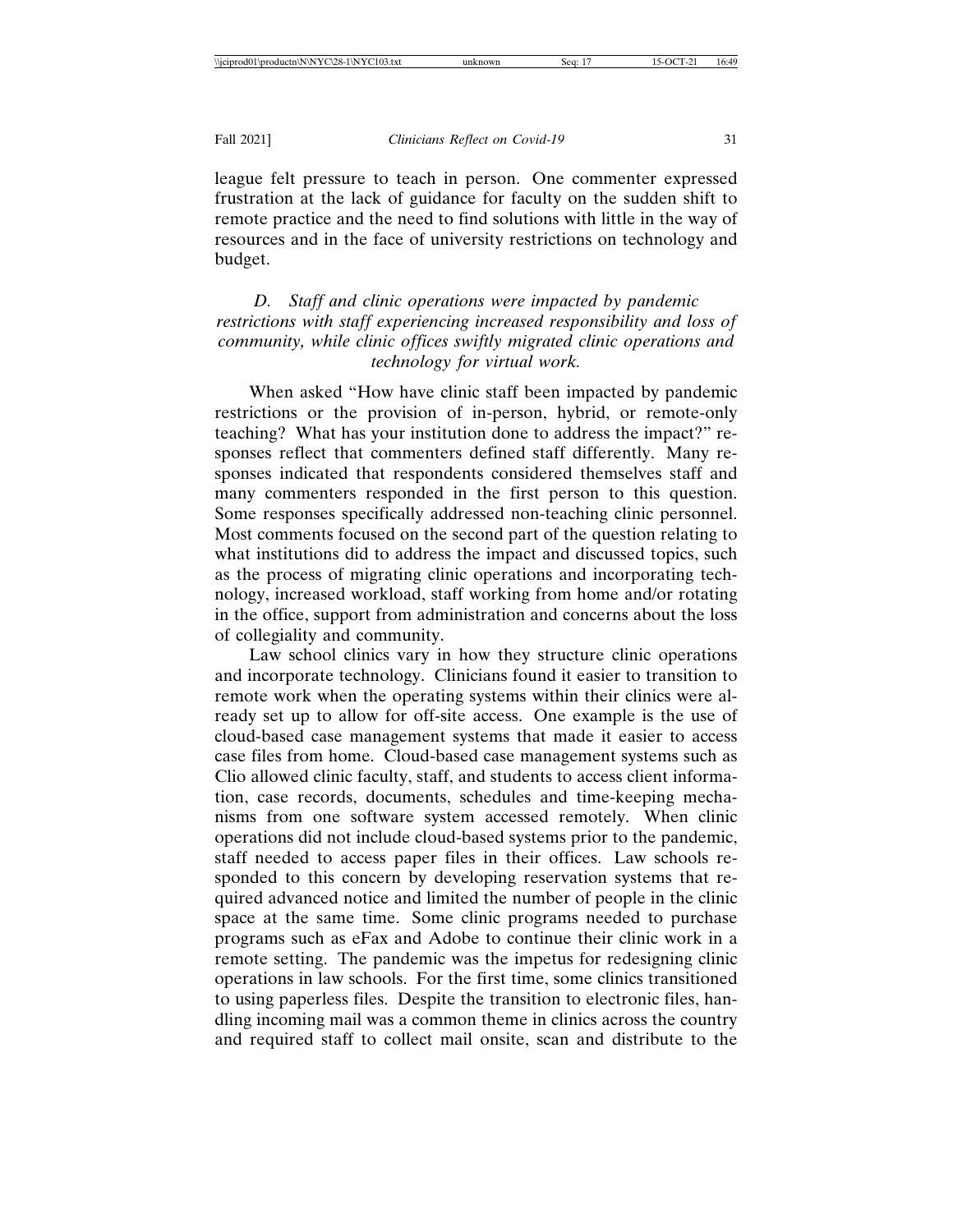appropriate person by e-mail. Clinics used a designated person to handle mail or rotated the task among clinic staff.

The circumstances imposed by the pandemic caused some clinic staff to re-evaluate their perspectives on incorporating technology in their day-to-day operations. Staff who were previously resistant to using technology to do their work started embracing features such as cloud storage and videoconferencing. It is unclear whether perceived lack of necessity or other factors drove prior reluctance to use technology. Even when institutions provided additional help with using zoom and teaching online, clinicians experienced feelings of anxiety and depression associated with the new restrictions and change. One assumption is that the speed and involuntary nature of changes were difficult for staff to adjust to. Faculty who were less comfortable with Zoom and other platforms relied on other clinic staff and increased support from information technology (IT) to troubleshoot issues with equipment and software.

Survey responses were consistent in describing an increased workload during the pandemic. Commenters attributed the increased workload to changes in running clinic remotely and student limitations. Many clinicians had a steep learning curve and needed to learn how to teach remotely as they were doing it. For some instructors, it was not apparent that anyone was prepared to provide trainings on running clinical programs remotely. Prior to the pandemic, there were few (if any) guides on operating law school clinics remotely. Clinicians rose to the occasion and wrote the handbook on the job. Faculty teaching hybrid classes relied on zoom assistants, plexiglass dividers, stickers to assist with social distancing, wipes, and personal protective equipment (PPE) provided by the school. Many clinicians spent the summer of 2020 researching and attending workshops on teaching remotely and specifically teaching clinic remotely. Professor Michelle Pistone offered a series titled the *Top 5 Tips for Teaching Law Online* during the Clinical Legal Education Association's spring conference and over the summer.20 Some clinics changed their case selection to respond to the need for legal resources addressing COVID-19.

<sup>20</sup> *Top 5 Tips for Teaching Law Online*, AALS (June 3, 2020), https://www.aals.org/ sections/list/technology-law-and-legal-education/2020techwebinar-top-online-teaching-tips/; Michele Pistone, *Bootcamp: Designing Your Online Law Course*, EVENTBRITE, https:// www.eventbrite.com/e/bootcamp-designing-your-online-law-course-tickets-112833931326# (last visited Aug. 8, 2021).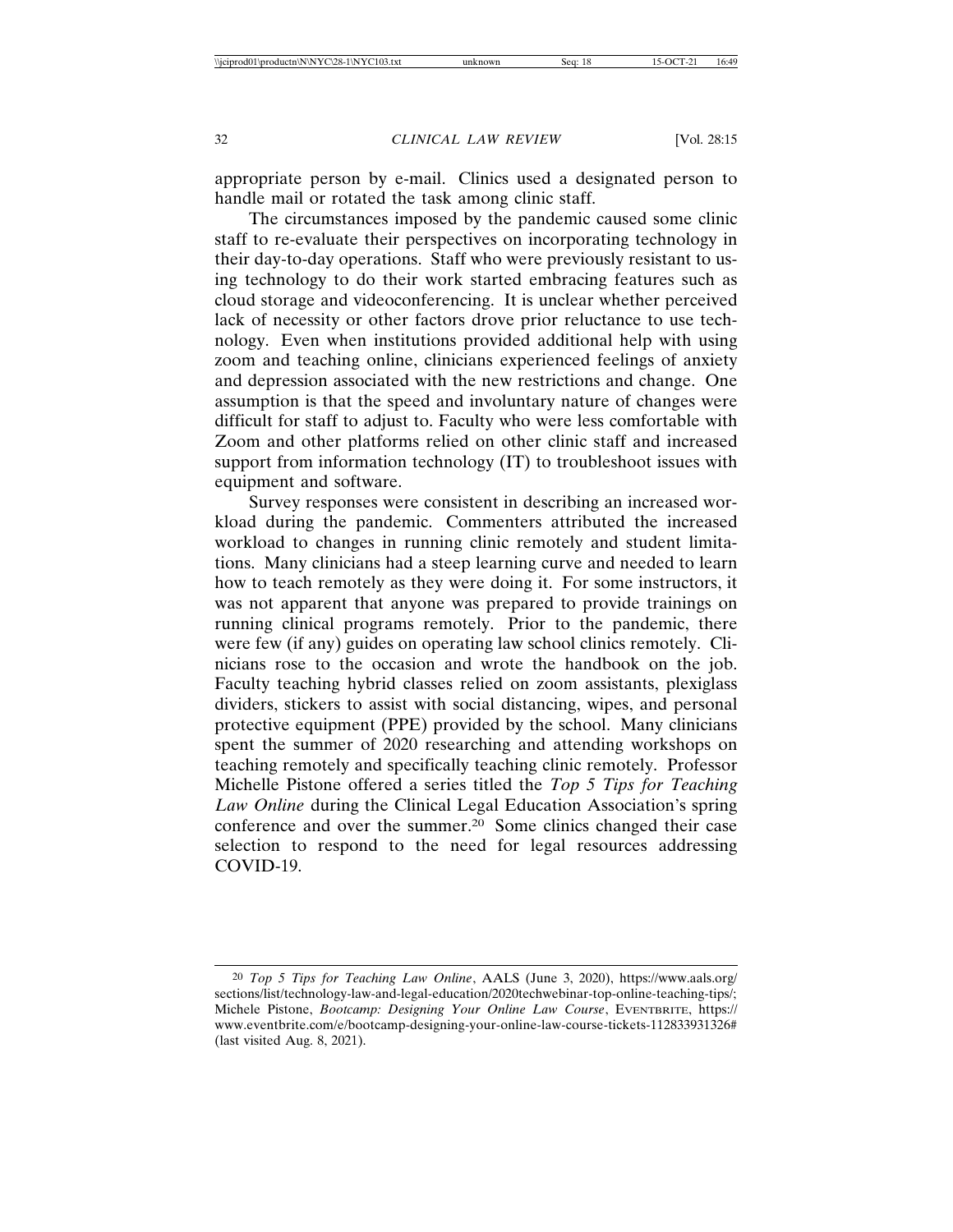# *E. Most respondents responded that they did not feel pressure to teach in person, but a significant number of respondents noted that they felt increased internal pressure and stress related to the nature of their work in their decisions to teach in person.*

When asked "Have you felt pressured by your institution or colleagues, either explicitly or implicitly, to teach your clinical course inperson or in a hybrid model? If so, please describe how you felt pressured?" Only 3% answered "yes," 72% answered "no," and 25% answered "other." With few commenters answering yes, clinical faculty rarely felt pressured to teach their clinic course in person or in a hybrid model. Even though the majority of survey respondents did not feel pressured, the quarter answering "other" leave us with undeniable impressions. Based on the survey responses, some institutions presumed that clinicians should teach in person if feasible.21 Instead of a preference-based standard, some faculty needed to request personal or medical accommodations in order to teach remotely.<sup>22</sup> On the other hand, law schools allowed many students to choose between in-person and remote instruction without any explanation.

Respondents in the "other" category clarified that some pressure to teach in person was internal or based on the nature of the work. Overall, instructors agree that students have a better clinic experience in-person. At times, this acknowledgement was at odds with staff and community health. One school that initially pressured faculty to continue teaching in person changed course when infection rates of COVID-19 increased. When instructors did feel comfortable teaching in person, some institutions restricted their ability or childcare challenges made it difficult. Looking forward, the law school should consider setting objective standards for determining when and how they should exempt instructors from teaching in person.

#### IV. RECOMMENDATIONS

Clinical faculty have a unique role in the law school space. We are simultaneously teachers and practitioners. We supervise law students in the representation of actual clients and hold the critical responsibility of serving clients and running a law practice from within the confines of the law school. As practitioners, we are subject to the ethical obligations of the legal practice and the lawyer-client relationship, such as competence and client confidentiality, and are required

<sup>21</sup> One commenter stated, "There is a drive at our institution to do as much in person as possible."

<sup>22</sup> Another commentator was required to teach in person because they were not in a high-risk group.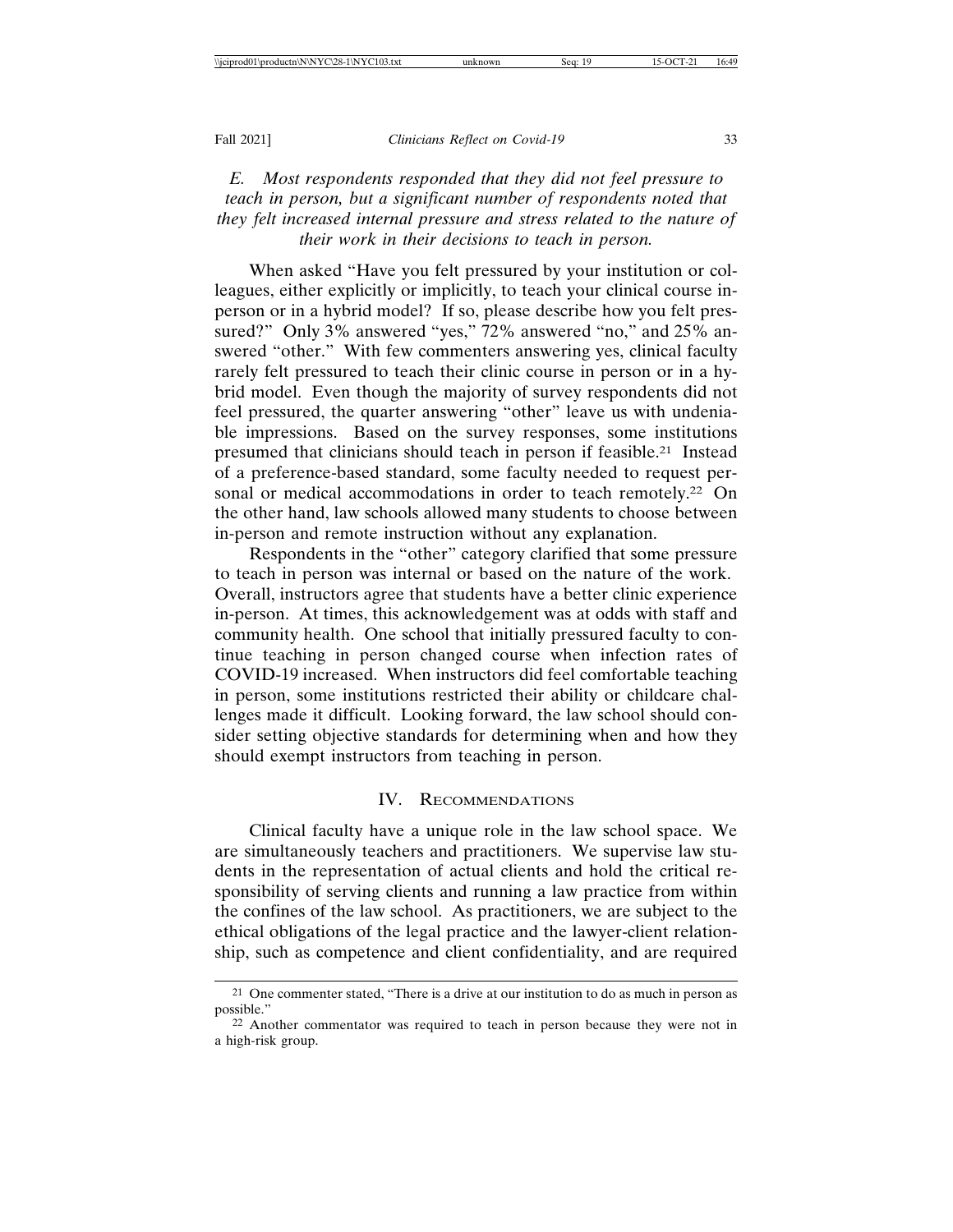to provide adequate supervision of students. At the same time, clinicians are often also reaching for equity and non-disparate treatment in the law school space.23

The sudden shift to virtual practice brought many unique challenges for clinical faculty. The stark reality is that another pandemic or emergency is possible and clinical faculty and law schools must be prepared for this prospect.24 In this section, we summarize a set of recommendations and best practices to support clinical faculty and to plan for the possibility of future emergencies.

## *A. Clinicians must be given autonomy and discretion to manage shifts in their law practice in the face of an emergency.*

It is, resoundingly, a good sign that most clinical faculty were provided support, flexibility, and discretion to manage their work and their access to campus as needed during the pandemic. It demonstrates that law school administrations recognize the professional obligations of clinical faculty, whose jobs and professional duties differ from others in the law school.

Though prevalent, such discretion and flexibility was not entirely universal. Not only did some clinicians face rigid rules, but some also felt lost and lacked guidance on how to proceed with minimal resources and support. In addition, some clinical faculty experienced discretion, but were also faced with increased workload and responsibilities as a result of the shift to remote work.

Given the significant responsibility of clinicians and their obligations to clients, law schools must provide clinical faculty with support and meaningful guidance. Clinical teachers are most knowledgeable of their respective practice areas, client communities, and students' experiential learning goals. They should be supported in their decisions about how best to serve clients and support student learning.

At the same time, clinicians should never be expected to just figure it out by themselves. The law school should provide resources on general safety protocols applicable to the clinic setting, online tools for experiential courses, and safety equipment and gear as needed. Clinic directors and experiential deans may well serve as advocates for the experiential faculty within the law school and the university communities.

The nearly universal response of law schools largely affording cli-

<sup>23</sup> *See* Jennifer Lee Koh, *Reflections on Elitism after the Closing of a Clinic: Pedagogy, Justice, and Scholarship*, 26 CLIN. L. REV. 263 (2019).

<sup>24</sup> *See* Jeffrey R. Baker, Christine E. Cerniglia, Davida Finger, Luz Herrera & JoNel Newman, *In Times of Chaos: Creating Blueprints for Law School Responses to Natural Disasters* 80 LA. L. REV. 421, 486 (2020).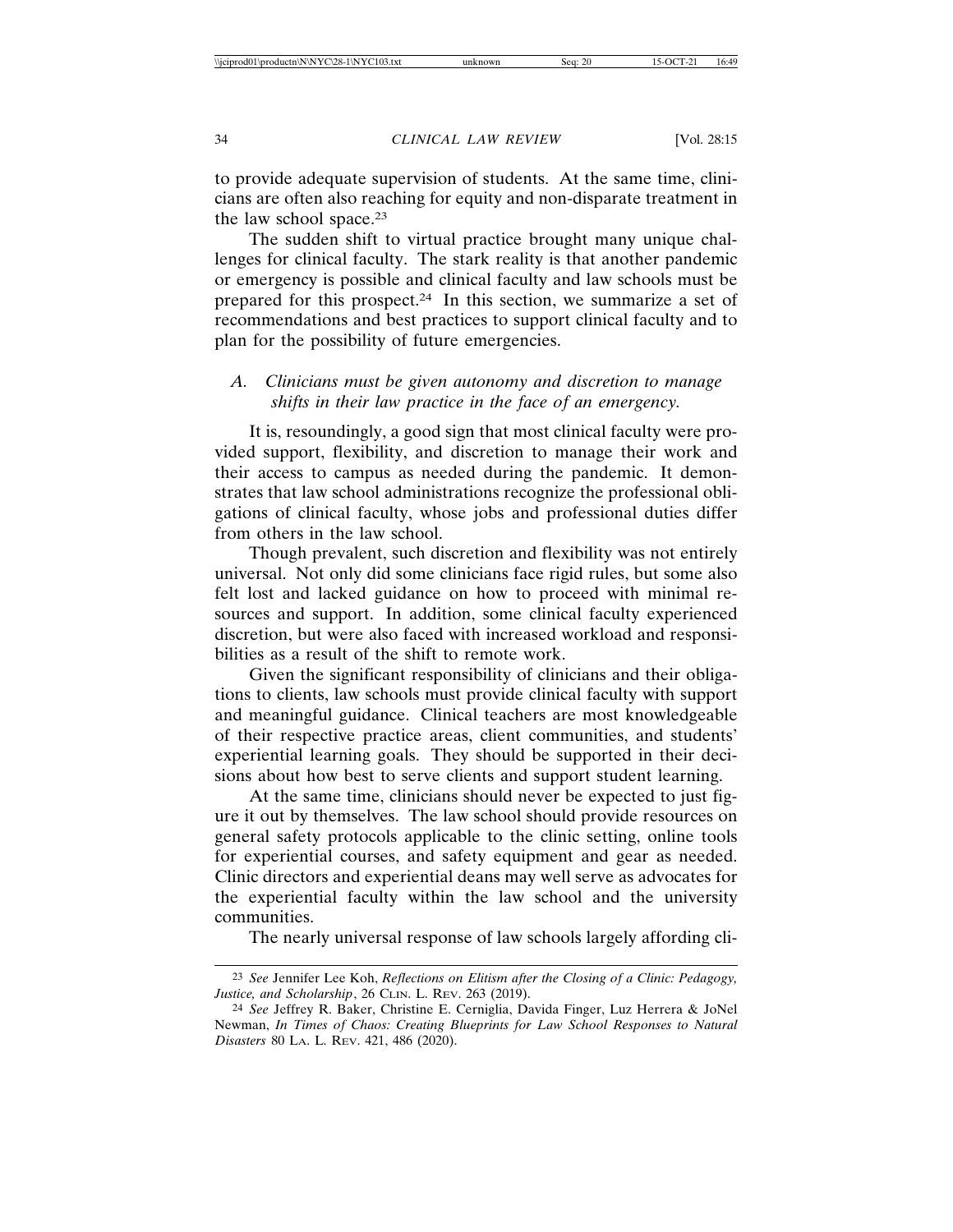nicians discretion and flexibility is strong support for future advocacy, either on an individual or wide-scale basis. The autonomy and discretion granted to clinics during the pandemic backs the idea that clinicians have ethical responsibilities to clients and there are features of clinic work that are fundamentally different from other courses in the law school. Therefore, clinics deserve certain protections and exceptions to rules that might apply more broadly to law teachers.

# *B. Law schools should pay special attention to the ethical obligations required for legal practice.*

Clinical professors have professional commitments that go beyond teaching. Clinicians have obligations to not only students and colleagues, but also an ethical mandate to clients that they cannot easily discharge despite law school policies.25 The rules of professional conduct still apply to law school clinicians during the pandemic and are likely to apply in future crises.26 These duties include competence, confidentiality, diligence and supervision to name a few.27 The pandemic prompted revisions to the Rules of Professional Conduct in response to the inequities and challenges highlighted during this difficult time period. In 2020, the American Bar Association (ABA) amended Rule 1.8(e) which limited a lawyer's ability to give financial assistance or gifts to a client. Under the "humanitarian exception," a lawyer providing pro bono representation through legal services or a law school clinic may provide modest gifts to clients for food, rent, transportation and other basic living expenses.28

According to the survey, the fact that judges held court hearings remotely made it easier for many clinicians to work from home while still fulfilling their client obligations. Survey results revealed that in some cases, clinicians were able to purchase more home office equipment than the rest of the faculty because they were running law offices. This type of acknowledgement was very meaningful to the clinical community. Without it, clinicians who are also licensed attorneys, would face out-of-pocket expenses and possible ethical viola-

<sup>25</sup> For example, the Model Rules of Professional Conduct provide that "a lawyer shall act with reasonable diligence and promptness in representing a client." MODEL RULES OF PROF'L CONDUCT r. 1.3 (AM. BAR ASS'N 2020).

<sup>26</sup> Roberta Tepper, *Ethics in the Time of COVID*, AM. BAR ASS'N LAW PRACTICE MAGAZINE (Jan. 1, 2021), https://www.americanbar.org/groups/law\_practice/publications/ law\_practice\_magazine/2021/jf21/teppersupport/.

<sup>27</sup> MODEL RULES OF PROF'L CONDUCT r. 1.1, 1.6, 1.3, 5.1 and 5.3 (AM. BAR ASS'N 2020).

<sup>28</sup> Cristina D. Lockwood, *'The Presence of Justice': A Call to Expand the Humanitarian Exception in ABA Model Rule of Professional Conduct Rule 1.8(e), NOTRE DAME J. L.* ETHICS & PUB. POL. (forthcoming), https://ssrn.com/abstract=3801696, *citing* MODEL RULES OF PROF'L CONDUCT r. 1.8(e)(3) (AM. BAR ASS'N 2020).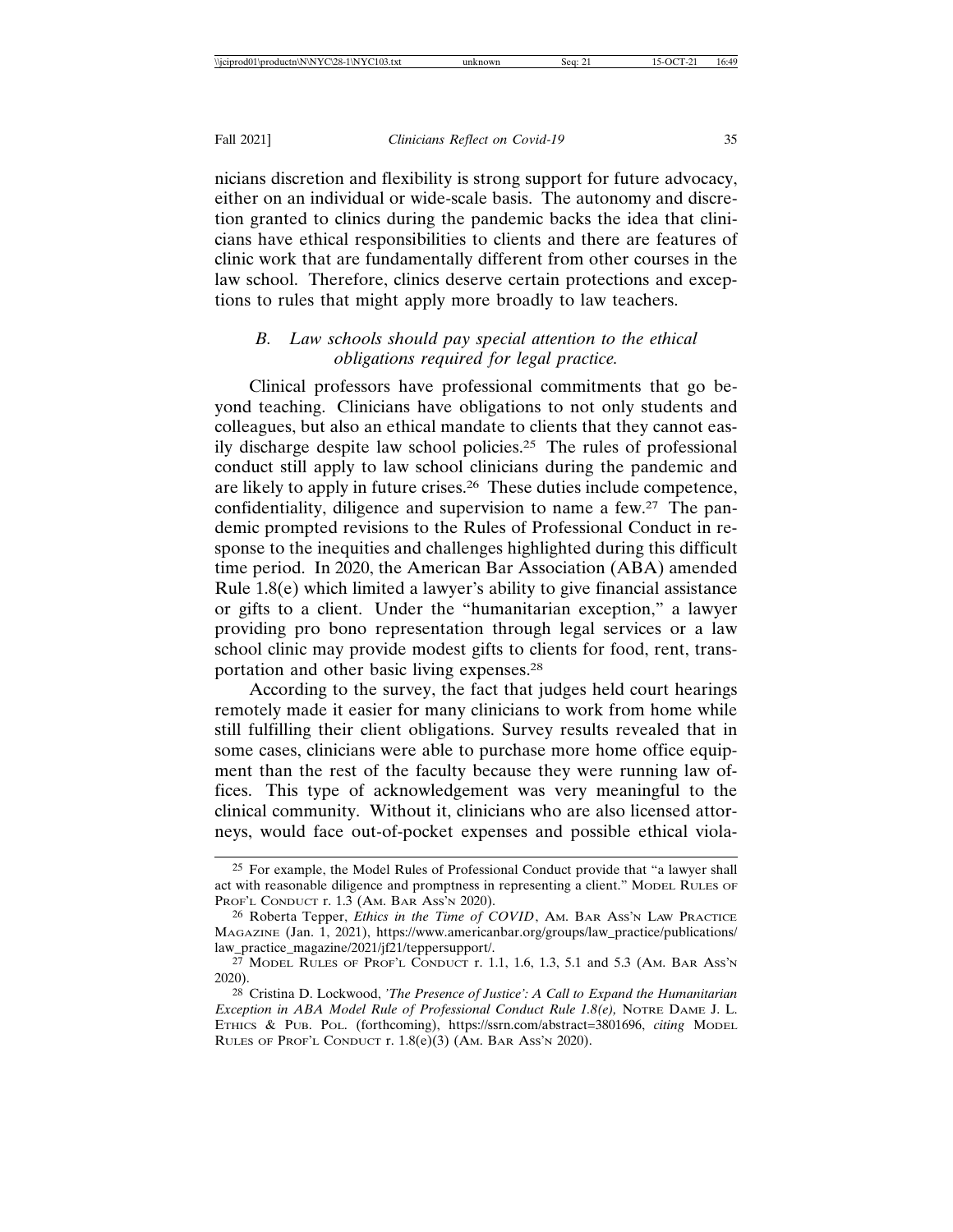tions. Law schools should devote time and resources to making sure their clinical programs are prepared to continue operating effectively in the event of circumstances that require remote work. One example is to consider investing in legal case management software such as Rocket Matter, Clio or MyCase.29 These software systems would allow professors and student attorneys to access client files from home, reducing the need to enter campus buildings to access legal documents. In addition, all needed documents should be stored in secure cloud-based storage systems. The survey revealed that some law schools provided personal protection equipment (PPE) for clients. However, a few commenters discussed how and whether they were able to accommodate clients who did not have access to technology. This is an area for ongoing research in public interest law and clinical legal education.

Law schools should look to national standards in planning for future emergencies and ensuring that their clinic systems are well-positioned to respond adequately. Additionally, clinic faculty should participate in forums where these decisions are made to ensure that their unique perspectives are taken into consideration.

# *C. It is crucial for clinicians to share information, especially during moments of crises.*

One of the ways in which clinical legal education may be unique is the degree to which clinicians collaborate within and across institutions. It is common for clinicians to share their experiences with teaching, clinic design, seminar design, casework, and research. Clinicians engage in this practice as part of their own reflection, through teaching rounds, online and in-person, at conferences, via committees and small groups, and among colleagues. Exploring how COVID-19 impacted clinic operations, both through informal channels as well as more formal channels such as this survey is critical to our collective understanding of the impact of the pandemic on clinicians and their staff, and our ability to use that information to improve and strengthen our programs.

# *D. Diverse clinicians and clinicians who are vulnerable should be provided heightened support.*

It is well known that there is a crisis of diversity among clinical faculties,<sup>30</sup> and it must not go without saying that there is, therefore,

<sup>29</sup> Nicole Black, *The Latest on Legal Document Management Software*, ABA JOURNAL (Apr. 27, 2020), https://www.abajournal.com/web/report/the-latest-on-legal-documentmanagement-software.

<sup>30</sup> CLEA Committee for Faculty Equity & Inclusion, *The Diversity Imperative Revis-*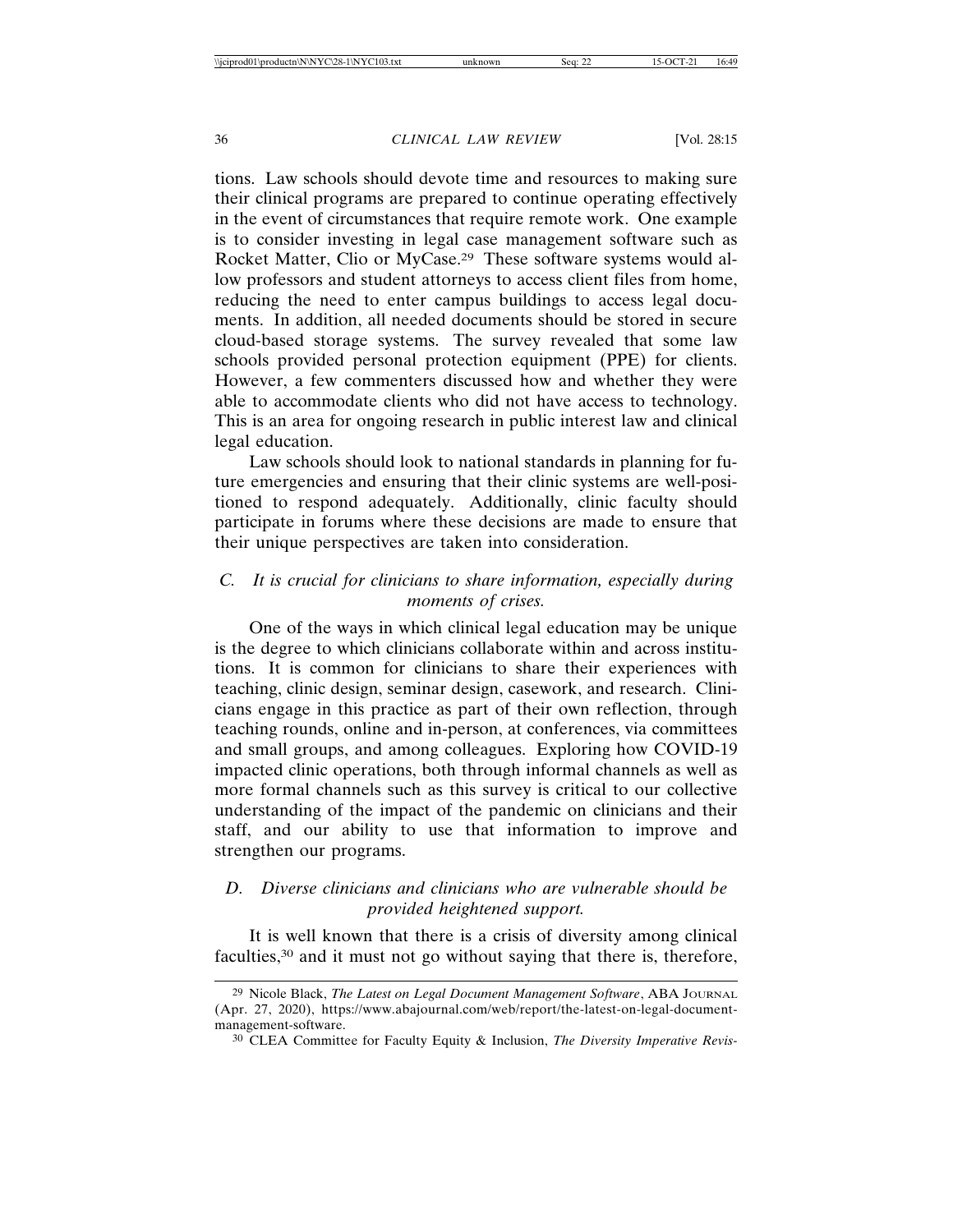an increased need to check in with and support clinicians of color, new clinicians, non-tenure track clinicians, and other vulnerable groups during crises, such as the COVID-19 pandemic. In our study, 25% respondents self-reported as persons of color, 20% as teaching for 3 years or less, and 41% as non-tenure track long-term contract employees. The study did not track other potentially important characteristics such as gender, parental status, physical and mental disabilities, or age.

Thirty-two percent of respondents identified as being a member of a group that has been identified as particularly vulnerable or highrisk for experiencing complications from COVID-19. Commenters described a multitude of factors that made them vulnerable, including advanced age, medical conditions such as diabetes and asthma, blood type, and race.31 Though most commenters responded that schools were supportive of individuals who were vulnerable due to their health conditions, some commenters reported that they were required to teach in person despite their vulnerable status. One clinical faculty member who was vulnerable due to a health condition had to take on additional responsibilities because students were not allowed to be present on campus.

During times of such intensity as a global pandemic, which often come with urgent professional demands, such as the subsequent sudden need to shift to virtual practice and teaching, it is increasingly important to support clinicians who are new to the profession, clinicians of color, non-tenured clinicians, and clinicians who are vulnerable due to their health condition or other reasons.<sup>32</sup> During the pandemic, experiential faculty dealt with the added stresses of legal practice during ongoing health and economic crises. And further, clinicians work very closely with students. Because of these close relationships, clinicians often took on the additional role of support for

*ited: Racial and Gender Inclusion in Clinical Law Faculty*, 26 CLIN. L. REV. 127 (2019).

<sup>31</sup> One commenter mentioned that they were high risk because they were African American. It should not be overlooked that COVID-19 has taken a devastating toll on the African American community's health and well-being. *See* J. E. Wright & C. C. Merritt *Social Equity and COVID-19: The Case of African Americans*, 80 PUB. ADMIN. REV. 820 (2020).

<sup>32</sup> For example, the transition to remote work disproportionately impacted female lawyers with children and lawyers of color. Women were more likely to experience disruptions to work due to personal obligations and feeling overwhelmed by their responsibilities. In a recent ABA study, 47% of lawyers of color said they feel at least some stress on account of their race or ethnicity and only 7% of white lawyers reported feeling stress at work because of their race. Amanda Robert, *How Should the Legal Profession Navigate a Post-COVID-19 World? ABA Group has Recommendations*, ABA JOURNAL (Apr. 26, 2021), https://www.abajournal.com/web/report/abas-practice-forward-group-explores-effect-ofcovid-19-future-of-profession-in-new-survey.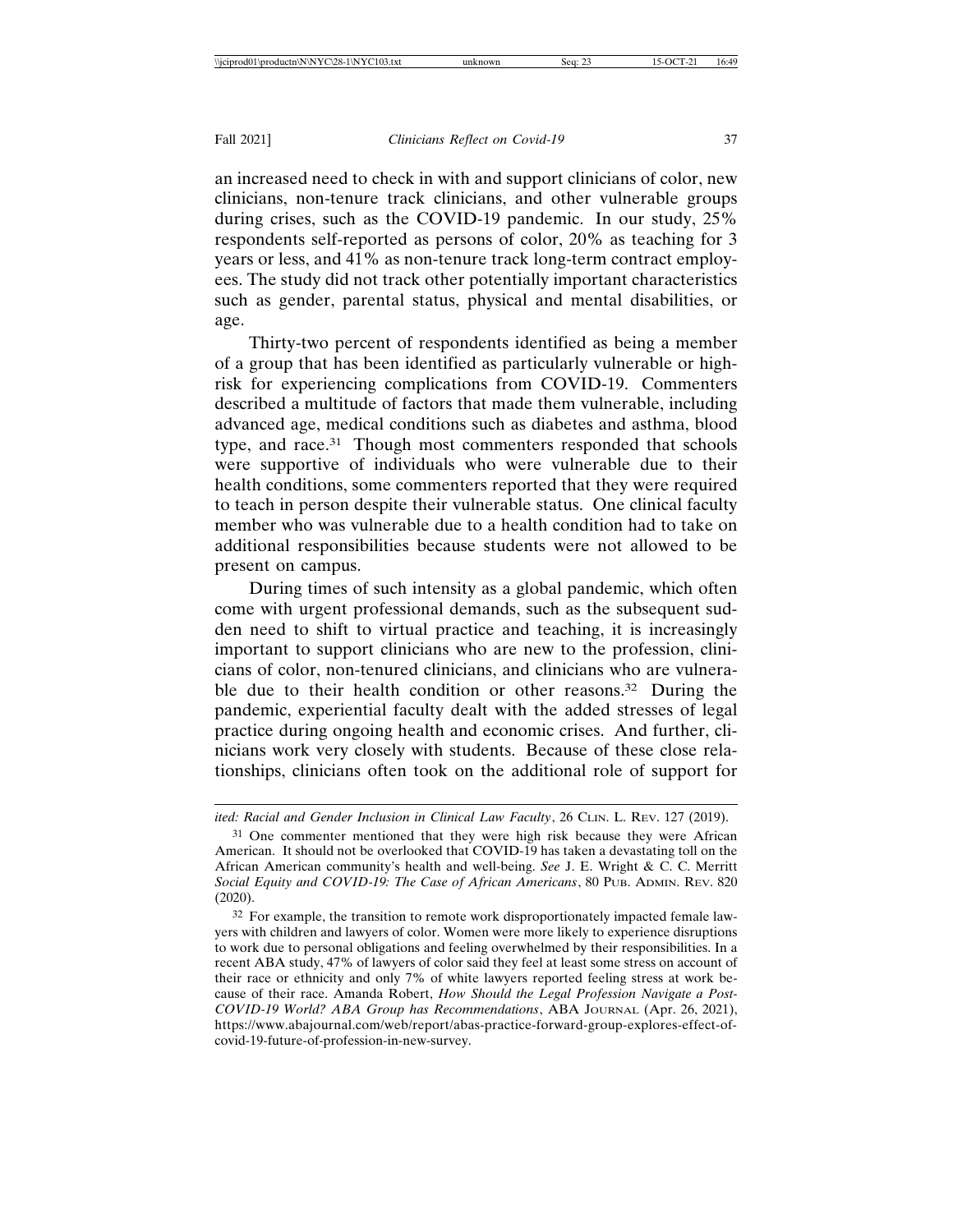students who struggled for various reasons during the pandemic.<sup>33</sup> This makes it especially important to support clinicians who are vulnerable for a multitude of reasons. Law schools should think preemptively about steps that can be taken to support groups who may need additional support and track outcomes for these individuals in moments of crises.

# *E. Law schools and clinics should develop emergency action plans that incorporate principles of diversity, inclusion, and equity.*

Because of its limited focus, the survey did not ask specifically about Emergency Action Plans. In early March 2020, in anticipation of potential interruptions to clinics as the result of COVID-19, the Executive Committee of the AALS Section on Clinical Legal Education notified the subscribers to the clinic listserv that resources and policy materials for clinics and clinical programs could be uploaded and were available via a link.<sup>34</sup> Discussions about a multitude of issues appeared on the clinic listserv. Posters engaged in conversations about grading, confidential video conference meetings, and mail procedures. Many clinicians also discussed formalizing continuity plans for clinical programs in the event of a disaster or other unplanned significant event.<sup>35</sup> Some universities require departments to create such plans as a matter of course. While continuity planning was not necessarily mentioned in survey responses, such advance planning may nevertheless influence ways that both clinic and law school administrations govern themselves in the face of extraordinary circumstances in the future. Critically, those plans may either reinforce or disrupt the potential for disparities in impact from extraordinary circumstances like COVID-19. We recommend that schools that do not have a continuity plan consider developing one, taking into account equity, lessons from the survey, and experiences from COVID-19. Likewise, we recommend that schools that have an existing plan revisit it from a lens of equity, diversity, and inclusion to ensure that diverse and vulnerable clinicians and staff who would be affected by prospective plans or policies will be treated equitably.

<sup>33</sup> *See infra* note 39 and accompanying text.

<sup>34</sup> Email from Wendy Bach, AALS Section on Clinical Legal Education Chair (Mar. 7, 2020) (on file with the authors). The link to COVID-19 Experiential Learning Policy Resources is found at *Covid 19 Experiential Learning Policy Resources*, https://www.drop box.com/sh/9j738n5vxrdcoof/AACH3qMVnF9BMy3Iwx4W7VALa?dl=0 (last visited Aug. 8, 2021).

<sup>35</sup> *See id.* for examples.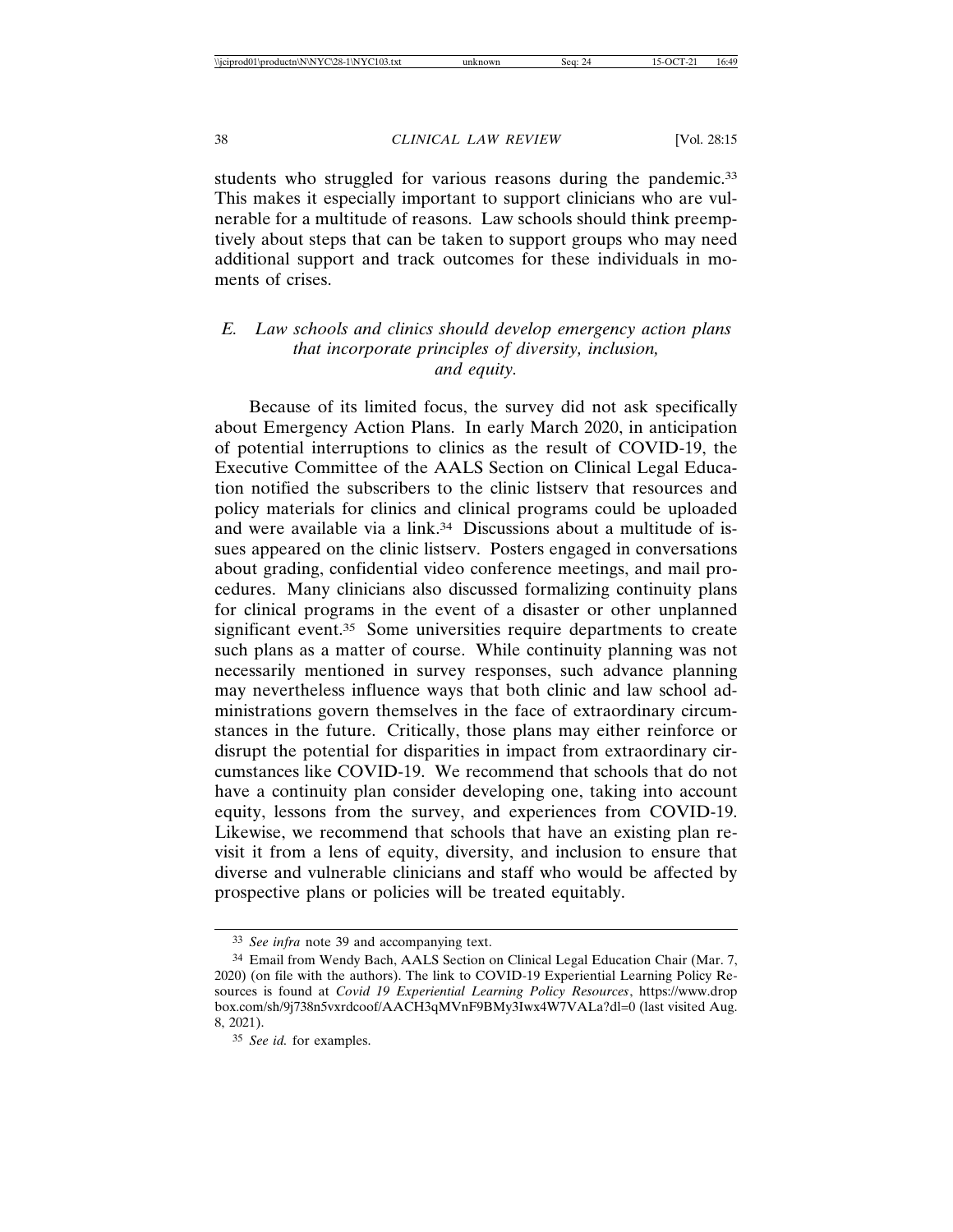## *F. During emergencies, it is critical that clinicians receive support from the law school community.*

Clinicians benefited from law school support in receiving the flexibility to offer hybrid and remote classes, understanding the ethical obligations of clinicians but also in providing the resources necessary to meet those obligations. Conversely, the factors that added stress during this time were the lack of resources, failure to communicate emergency plans, and maintaining a sense of community after law schools pivoted to remote learning.

Clinic respondents reported feeling supported when their institutions provided the equipment needed to run a remote clinic. Fortunately, many law schools provided faculty and staff with computers, printers, facsimile, remote printing accounts, and off-site mailing options. Faculty and students were able to use on-line telephone programs such as Google Voice that avoids the need to rely on personal home and cell phones. It was helpful that law schools provided all students with Zoom or comparable accounts for class and clinic work. However, some clinicians expressed frustration with getting the equipment they needed to work from home. Law school and/or university bureaucracies can add to the frustration of those working in clinical programs when schools fail to provide access to the resources they need to perform their work. Based on the results of the survey indicating not all clinic staff have access to remote office equipment, law schools can prepare for future crises, personal emergencies and changing faculty/student expectations by proactively evaluating the need for updated technology, remote equipment, training and support in using it.

During state shutdowns, clinicians also felt supported when their Deans and other administrators insisted on maintaining access to buildings for clinic faculty. In the future, it is important that law school administrators remain informed on the role of clinics in their school and advance experiential interests in preparing for and responding to emergencies. Clinicians should proactively address these issues and revisit them on a regular basis to ensure that the law school community remains well informed through changes in administration. Legal education, both doctrinal and experiential, has traditionally relied upon in-person instruction.<sup>36</sup> However, scholars predict that virtual learning, hybrid instruction and legal practice are likely here to

<sup>36</sup> Lucy J. Johnston-Walsh & Alison Lintal, *Tele-Lawyering and The Virtual Learning Experience: Finding the Silver Lining for Remote Hybrid Externships & Law Clinics after the Pandemic,* AKRON L. REV. (forthcoming 2021), https://papers.ssrn.com/sol3/ papers.cfm?abstract\_id=3223678.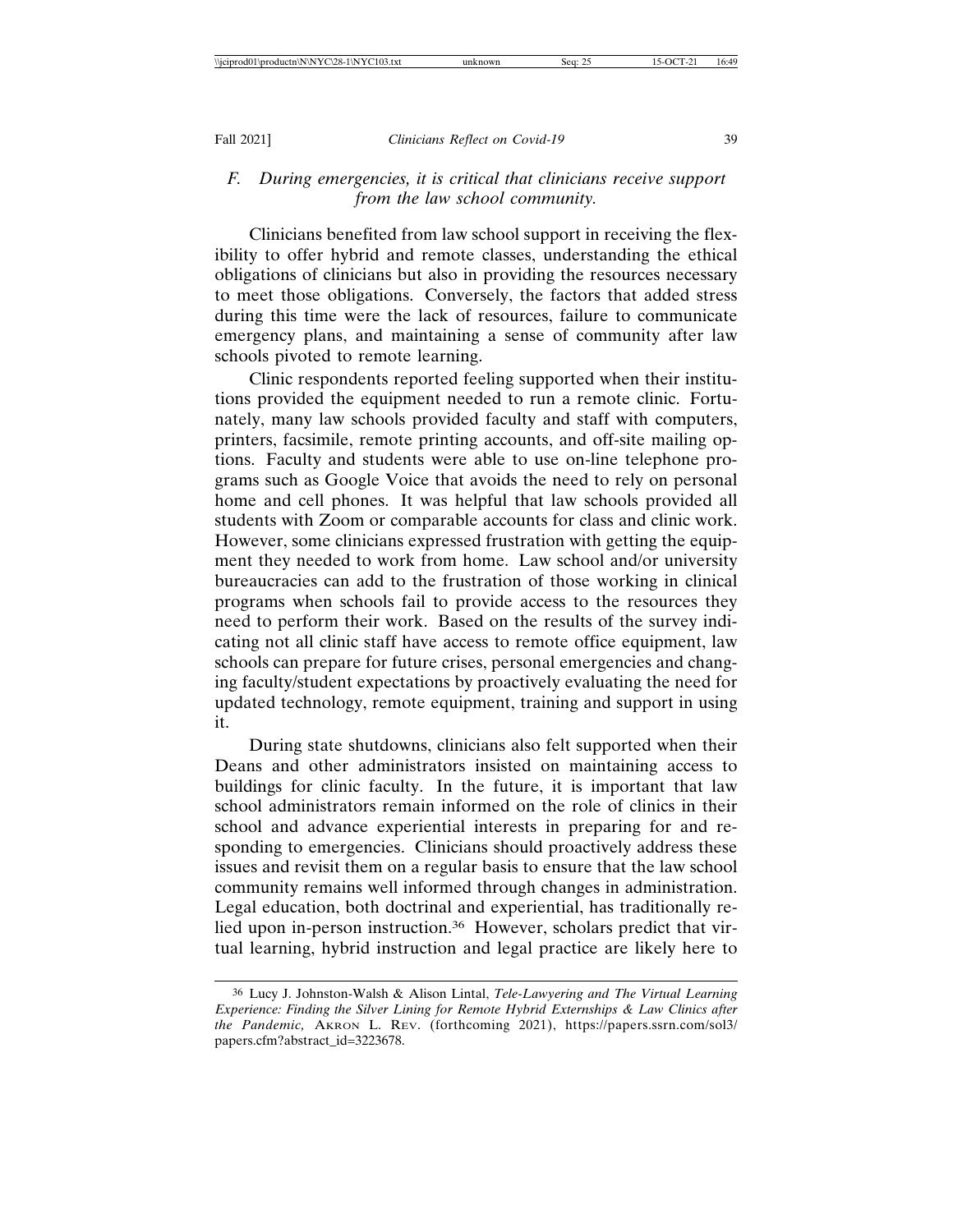stay.37 The extent of the COVID-19 pandemic was unprecedented; however, the need to upgrade pedagogy and educational tools should not be unforeseeable, especially in the clinical context. Modern attorneys will find that virtual practice is a necessary legal skill and our experiential training should reflect this reality.38

The clinical community within law schools tends to be close knit with small class sizes and frequent engagement between students and instructors outside of the classroom. The pandemic impacted many relationships within the clinical community. Clinical teachers experienced changes in the relationships with each other, their students, clients and the community at large. Survey respondents explained that both students and staff needed emotional support.<sup>39</sup> While schools attempted to create a sense of community online, it was noted that the "loss of internal clinic community cannot be mimicked in any online or virtual environment." In an effort to reduce student and staff travel, many law schools shortened their semesters. The lack of sufficient breaks and transitional social interactions had a negative effect on students and anecdotally, staff.

#### *G. There are additional areas of study that should be investigated.*

This study is revealing, but there are additional areas that the clinical community should be explore. There is no survey data on the specific impact on parents, women, and other diverse and potentially vulnerable lawyers. There is a potential to explore clinicians' experiences after the date of the final response of this survey in October 2020. There is also a question of how often students relied on experiential faculty for support for their personal crises during the pandemic. Finally, only 15% of survey respondents were externship supervisors, indicating the need for future research and scholarship regarding how the pandemic impacted externship and field placement supervisors.

#### **CONCLUSION**

While our hope is that the world will not face another pandemic or other disaster, experience tells us that we cannot know what the future holds. As practicing attorneys and role-models for our students, we have an ethical responsibility to ensure that clinics are operating efficiently with adequate consideration for emergencies. This

<sup>37</sup> *Id*.

<sup>38</sup> *Id.*

<sup>39</sup> Commenter shared "In addition to the general anxiety and isolation folks are feeling, our students are struggling more, leading to more acute emotional support of our students in general."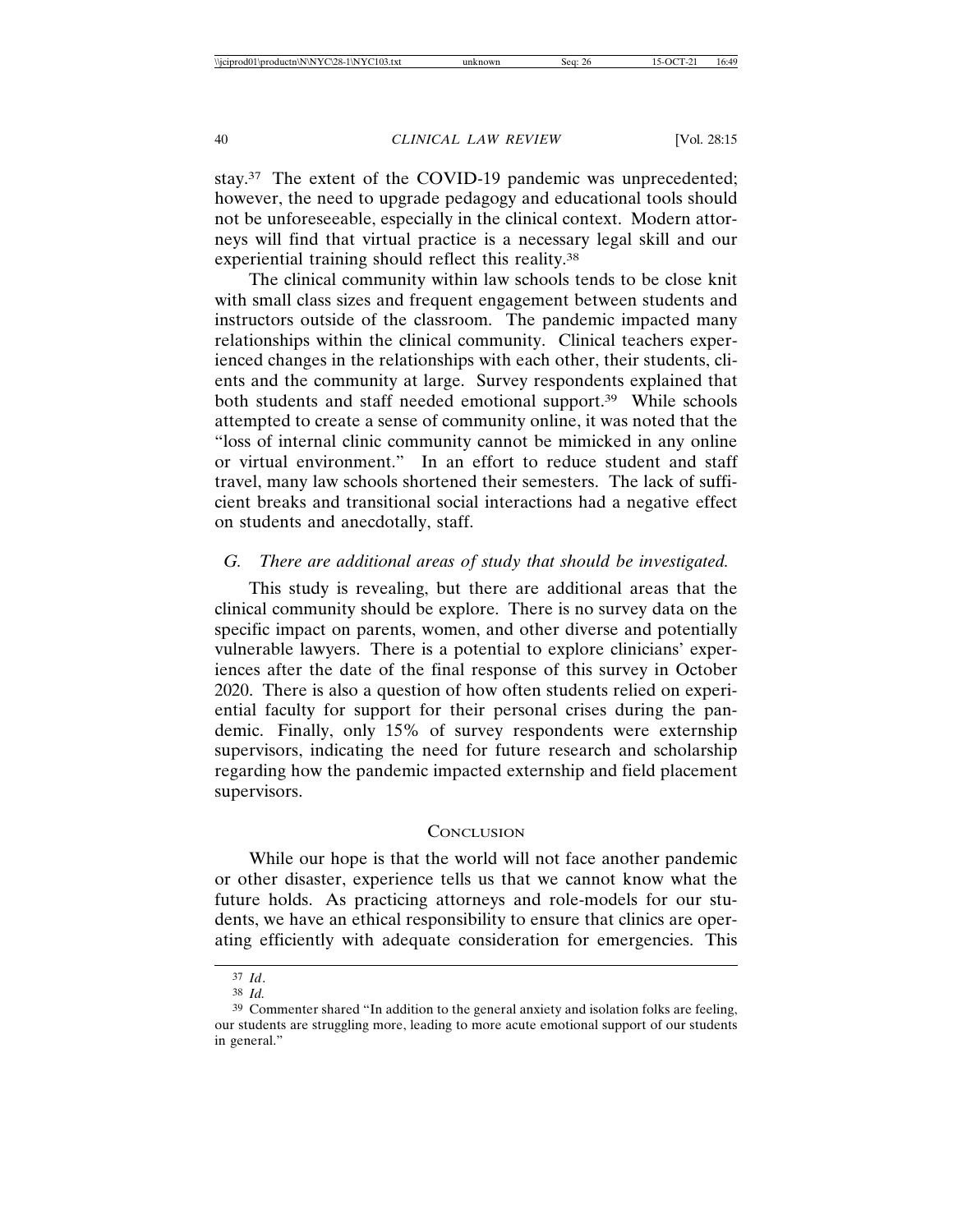requires acknowledgement from law school administrations of the unique role of clinics and the critical importance of this responsibility, as well as an examination of the sufficiency of clinic resources and the establishment of best practices for incorporating technology and emergency management.

We should also take what we can learn from our experiences in 2020 and 2021 so that we are better equipped to address and interrupt the potential for inequities in clinical education when responding to external events. The results of the survey were both encouraging and motivating. Individual clinicians and programs collectively should reflect on their own responses and their institution's responses to the COVID-19 pandemic and consider the ways in which these responses were effective, as well as the ways in which these responses could be improved to support equity and the attorney-client relationship.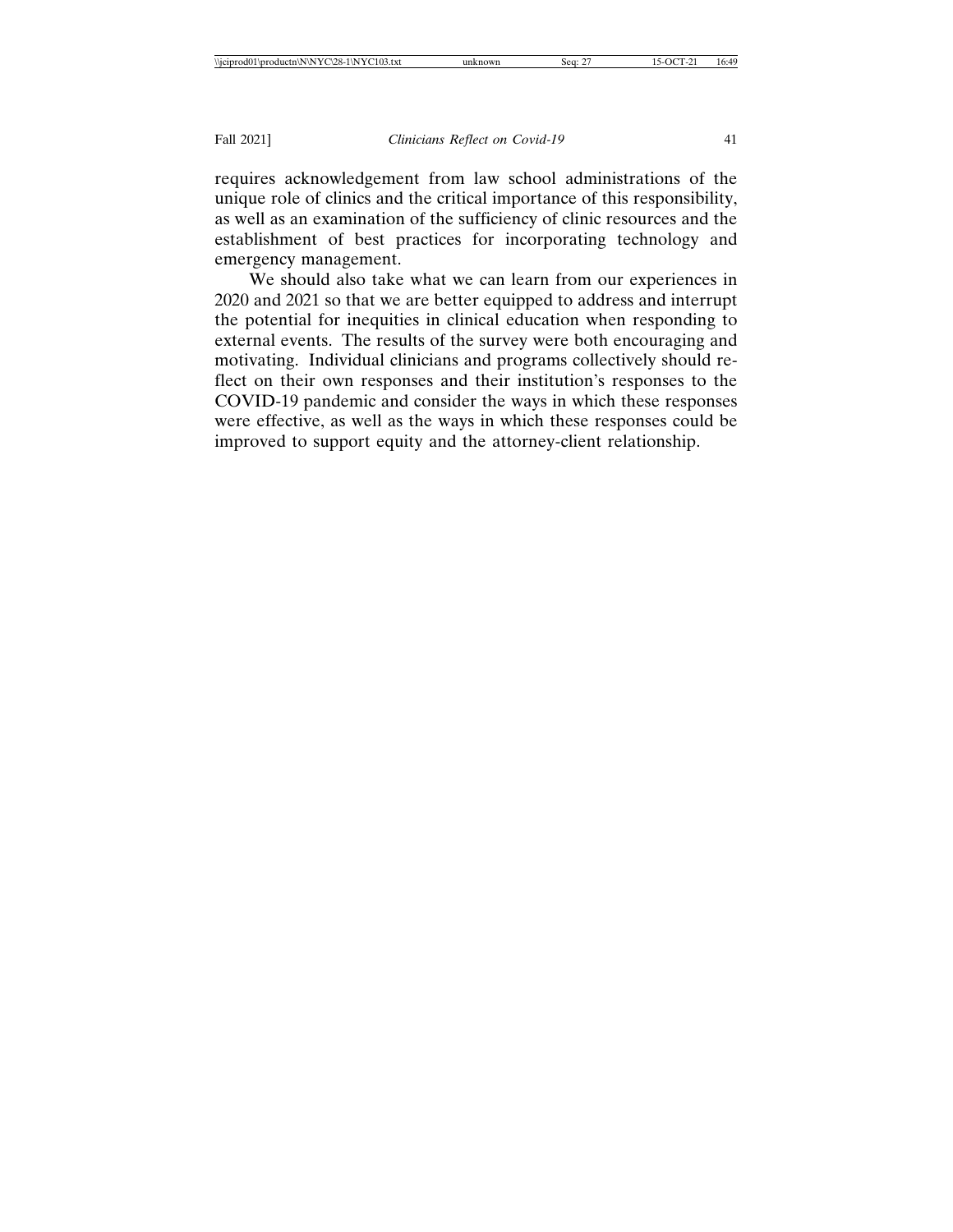# **APPENDIX A**

# CLEA COMMITTEE FOR FACULTY EQUITY AND INCLUSION AND THE POLICY COMMITTEE OF THE AALS SECTION ON CLINICAL EDUCATION SURVEY: CLINICS AND **PANDEMIC TEACHING**<br>Survey: Clinics and Pandemic Teaching

Through this survey, the CLEA Committee for Faculty Equity and Inclusion and the Policy Committee of the AALS Section on Clinical Education hope to gather information regarding how institutions treated clinics in responding to the pandemic, and whether there were disparities in how clinical faculty and clinics were treated across the institution and within clinical programs. We appreciate your participation.

What type of clinical course do you teach?

- $\bigcap$  Law clinic
- $\bigcap$  Externship or field placement
- $\bigcap$  Other:

What is your institutional affiliation? (optional)

Your answer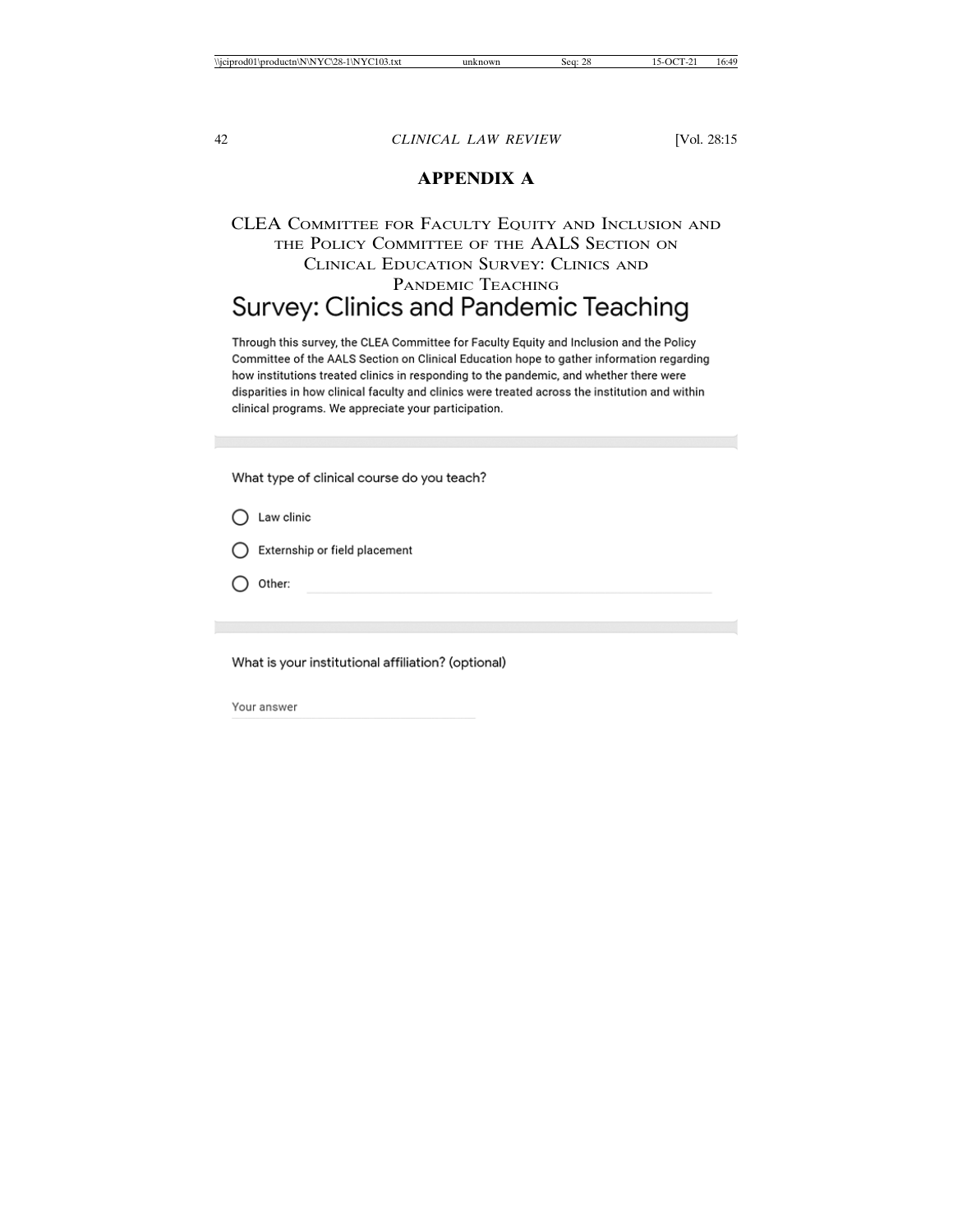Fall 2021] *Clinicians Reflect on Covid-19* 43 Are you a member of a group that has been identified as particularly vulnerable or high risk for experiencing complications from COVID-19? Your answer What is your status? ◯ Non-tenure long-term contract  $\bigcirc$  Tenure-track  $\bigcirc$  Tenured  $\bigcirc$  Fellow  $\bigcirc$  Adjunct  $\bigcirc$  Other: What is your racial identity? Your answer How long have you been teaching your clinical course?

- $\bigcirc$  1-3 years
- $O$  3-7 years
- ◯ More than 7 years

At your institution, were clinical courses treated differently than other courses with regard to pandemic restrictions or the provision of in-person, hybrid, or remote-only teaching? If so, how?

Your answer